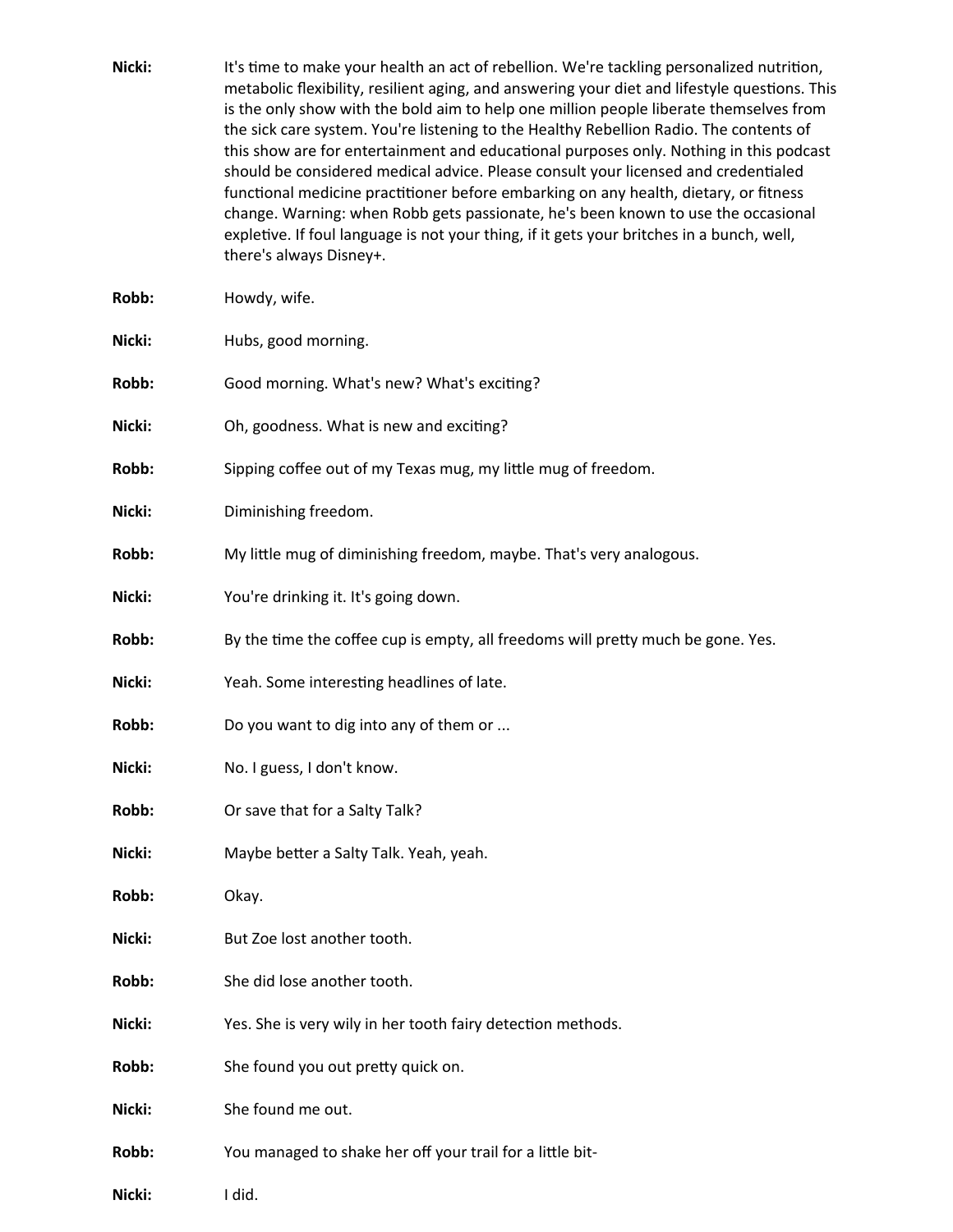| Robb:  | but she ended up winning that one.                                                                                                                                                                                                                                                                                                                                                                                                                                                                                                                                                                                             |
|--------|--------------------------------------------------------------------------------------------------------------------------------------------------------------------------------------------------------------------------------------------------------------------------------------------------------------------------------------------------------------------------------------------------------------------------------------------------------------------------------------------------------------------------------------------------------------------------------------------------------------------------------|
| Nicki: | She does this thing where she'll put it under her pillow and then take it out after I leave.<br>So, then when the tooth fairy does arrive, there's no tooth under there. Then the next<br>night, when I forget about it, she puts it there, and then of course the  I don't know<br>that that's the night she chose to actually put it under her pillow, because she's trying to<br>Yeah.                                                                                                                                                                                                                                      |
| Robb:  | And this is where being honest with kids instead of lying to them about nonsensical stuff<br>No.                                                                                                                                                                                                                                                                                                                                                                                                                                                                                                                               |
| Nicki: | Hey, it's fun. No, but she finally point blank said, "Mom, you're the tooth fairy." And I<br>was like, "Okay. I'm coming clean. But your sister hasn't lost any teeth yet, so keep<br>quiet."                                                                                                                                                                                                                                                                                                                                                                                                                                  |
| Robb:  | Don't ruin it for her.                                                                                                                                                                                                                                                                                                                                                                                                                                                                                                                                                                                                         |
| Nicki: | Don't ruin it for her. So, anyway. Parenting struggles. We're kind of derailing the front<br>end of this show, aren't we?                                                                                                                                                                                                                                                                                                                                                                                                                                                                                                      |
| Robb:  | I don't know that we've ever done anything different than that, but you're the one that's<br>in control of the scrolling, and I can only go as far as we've scrolled.                                                                                                                                                                                                                                                                                                                                                                                                                                                          |
| Nicki: | Okay. Let's see. We did just inside the Healthy Rebellion our next 30-day Rebel Reset<br>and seven-day carb test. So, that will be starting on September 14th. That's free to<br>members.                                                                                                                                                                                                                                                                                                                                                                                                                                      |
| Robb:  | A couple of updates or changes with that. We're going to do the seven-day carb test on<br>the front end of this, and this is something that should have occurred to me previously,<br>but historically when we've done this, folks have done the reset, that usually entails kind<br>of eating on the lower carb side of things. Then there's this whole kind of weird stepwise<br>process of reintroducing carbs to be able to get an accurate assessment and theory on<br>the seven-day carb test.                                                                                                                           |
| Robb:  | But what we're going to do this time is run the seven-day carb test first. And then<br>depending on where you play out with that, that will help inform what type of reset you<br>tackle, whether it's a little higher on the carb, lower on the fat, or vice versa, or some<br>sort of a balanced macro deal. So, all of that stuff is included in your admission price to<br>the Healthy Rebellion. There is an additional thing that's going to be going on, which is a<br>gut reset administered by Dr. Michael Ruscio. That is an additional fee to get the<br>supplements with that. But that's what we've got going on. |
| Nicki: | All of that stuff is available inside the Healthy Rebellion. The seven-day carb test is<br>always optional. There are people that choose-                                                                                                                                                                                                                                                                                                                                                                                                                                                                                      |
| Robb:  | Yeah, already know where they're at.                                                                                                                                                                                                                                                                                                                                                                                                                                                                                                                                                                                           |
| Nicki: | Maybe they've done it before or they know that carbs don't sit well with them and they<br>don't have any interest in testing those. So, that's an optional piece.                                                                                                                                                                                                                                                                                                                                                                                                                                                              |
| Robb:  | Right.                                                                                                                                                                                                                                                                                                                                                                                                                                                                                                                                                                                                                         |
| Nicki: | Yep. Okay. Let's see. What have you got for                                                                                                                                                                                                                                                                                                                                                                                                                                                                                                                                                                                    |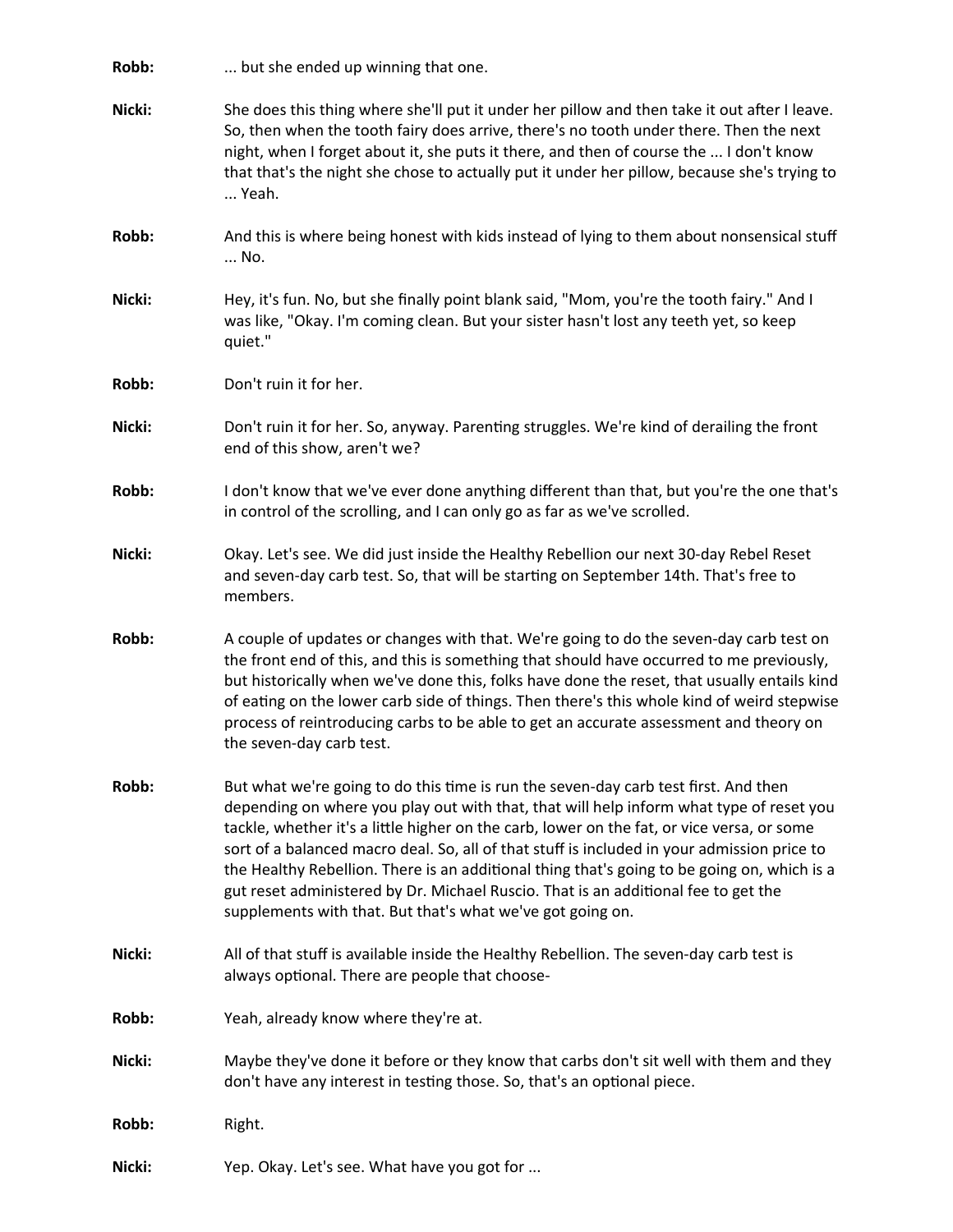| Robb:  | Well, again, you're in control of the scrolling, and you just barely-                                                                                                                                                                                                                                                                                                                                                                                                                                                                                                                                                                                                                                                                                                                                                                                                                                                                 |
|--------|---------------------------------------------------------------------------------------------------------------------------------------------------------------------------------------------------------------------------------------------------------------------------------------------------------------------------------------------------------------------------------------------------------------------------------------------------------------------------------------------------------------------------------------------------------------------------------------------------------------------------------------------------------------------------------------------------------------------------------------------------------------------------------------------------------------------------------------------------------------------------------------------------------------------------------------|
| Nicki: | What have you got for your news topic?                                                                                                                                                                                                                                                                                                                                                                                                                                                                                                                                                                                                                                                                                                                                                                                                                                                                                                |
| Robb:  | have anything exposed for me.                                                                                                                                                                                                                                                                                                                                                                                                                                                                                                                                                                                                                                                                                                                                                                                                                                                                                                         |
| Nicki: | Okay.                                                                                                                                                                                                                                                                                                                                                                                                                                                                                                                                                                                                                                                                                                                                                                                                                                                                                                                                 |
| Robb:  | So, I may not be able to allow you to have that amount of control-                                                                                                                                                                                                                                                                                                                                                                                                                                                                                                                                                                                                                                                                                                                                                                                                                                                                    |
| Nicki: | Control of the keyboard.                                                                                                                                                                                                                                                                                                                                                                                                                                                                                                                                                                                                                                                                                                                                                                                                                                                                                                              |
| Robb:  | over what's going on here. Yeah. So, there was a news piece that I think is germane<br>for what's going on: US obesity epidemic could undermine effectiveness of a COVID-19<br>vaccine. I'm just going to read a few pieces out of that. Scientists know that vaccines<br>engineered to protect the public from influenza, hepatitis B, tetanus, and rabies, can be<br>less effective in obese adults than in the general population, leaving them more<br>vulnerable to infection and illness. "There is little reason to believe," obesity researchers<br>say, "that COVID-19 vaccines will be any different." "Will we have a COVID vaccine next<br>year tailored to the obese? No way," said Raz Shaikh, an associate professor of nutrition<br>at the University of North Carolina. So, how do we dig into this? Did we talk about the<br>ableist thing before?                                                                  |
| Nicki: | We did, in a previous Salty Talk, or intro.                                                                                                                                                                                                                                                                                                                                                                                                                                                                                                                                                                                                                                                                                                                                                                                                                                                                                           |
| Robb:  | So, in the introduction to a Salty Talk, we had a nontrivial, non-brief diversion into this,<br>this thing. Diana Rodgers had posted a piece about the Healthy Rebellion, the only way<br>to be-                                                                                                                                                                                                                                                                                                                                                                                                                                                                                                                                                                                                                                                                                                                                      |
| Nicki: | It was our Albert Camus quote that we've adapted.                                                                                                                                                                                                                                                                                                                                                                                                                                                                                                                                                                                                                                                                                                                                                                                                                                                                                     |
| Robb:  | Yeah, yeah. The only way to be truly healthy in an unhealthy world is to be so healthy<br>that your very existence is an act of rebellion. This young gal kind of took us to task,<br>saying that this was being ableist, basically suggesting that the pursuit of just being<br>healthier was a bad thing and was by some extension implying that people are bad or<br>horrible or whatever. We've reached kind of a fever pitch on this stuff in that we're now<br>so afraid of hurting someone's feelings, and nobody's saying that you need to go out<br>and be shaming people or anything, but we're now at a spot where just the ability to<br>articulate value information  I have no doubt I'm going to actually go back through and<br>see if there's a comment section for this article. I will guarantee you somebody popped<br>up in this article and said, "You're fat-shaming people." And we're at this spot where, if |

**Nicki:** Fire-shamed?

you are on fire, are you being-

**Robb:** Thermally shamed? And somebody's like, "I don't want to tell Nicki her hair is literally on fire, because it's going to hurt her feelings." We're at this spot where we have so driven the narrative off the train tracks of reality. People are going to get sick and die, disproportionately, unnecessarily. We're in this moment where social distancing is this virtuous thing to do, wearing masks is this virtuous thing to do. Getting metabolically healthy is apparently not a virtuous thing to do. It's not really articulated to us from the government. It certainly is this weird thing where even folks like us that have been suggesting since day one of the awareness that was emerging from this pandemic that better metabolic health leads to better outcomes.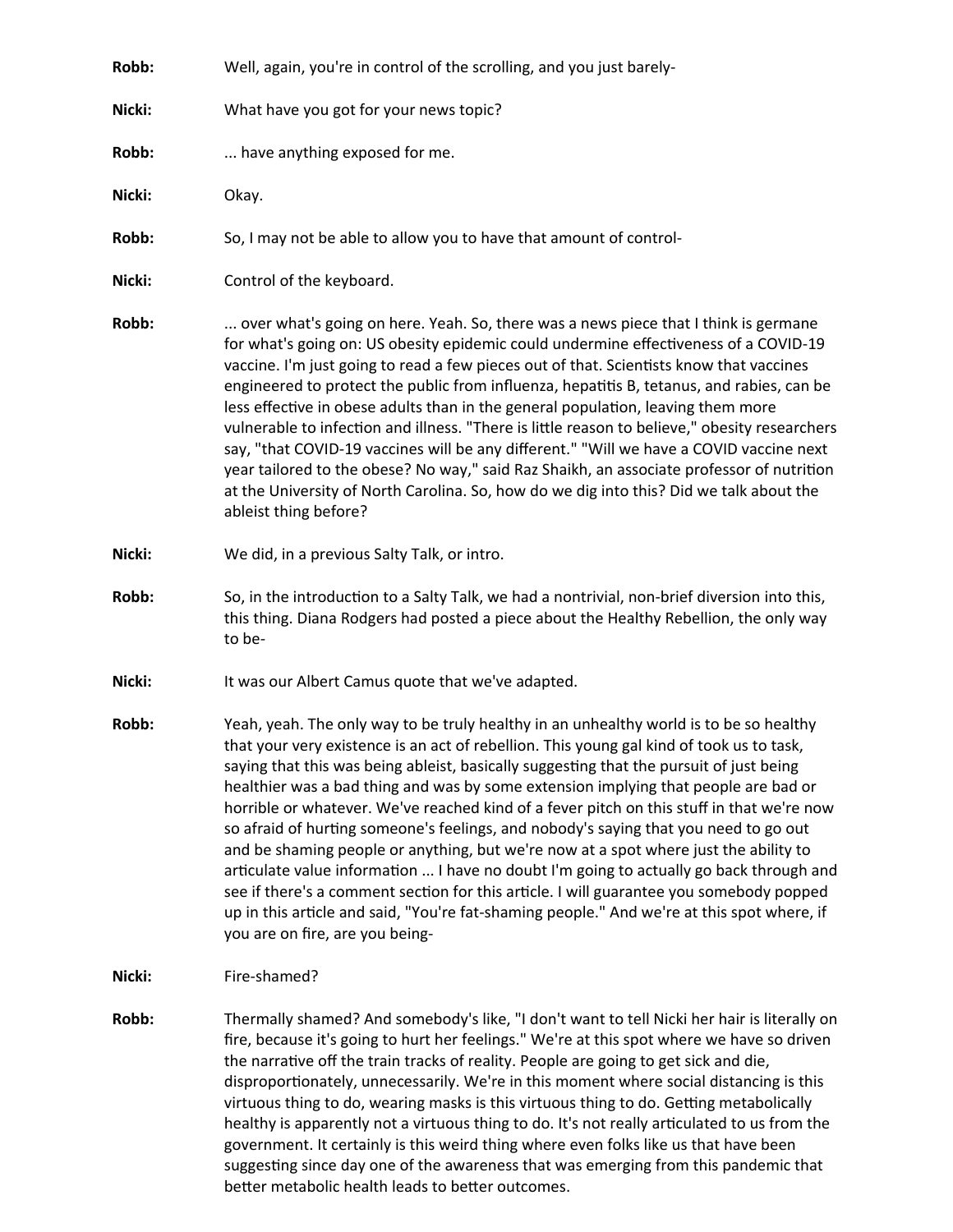- **Robb:** And now this "Obi-Wan, you are our only hope" vaccine story where we're hanging every goddamn everything on a vaccine in a class of viruses that has never successfully had a vaccine, and a timeline that is faster than any vaccine has ever been developed, and this is our sole source of saveitude ... And also know that our population is massively, disproportionately, metabolically unhealthy. 88% of people are metabolically unhealthy, according to recent studies. Only 12% of people are metabolically healthy. So, if you're going to hang all of this hope on this, then we've got to fucking turn the boat around on what's going on with the metabolic health part.
- **Robb:** Now, we're going to have links to this article in the show notes. It does not mean that the vaccine would not work in the obese. This is assuming that the vaccine will work at all, which I'm still stunned that anybody is just ... There's a possibility it won't. Just out there in the realm of possibilities, there's a possibility it won't, based off of previous track record of trying to do this. But even in this supposition that it will work, if it plays out like any other vaccine that's been looked at in these circumstances of obese vs. nonobese, basically metabolic ... And the weight doesn't really fucking matter. You can have lean people who are metabolically broken, the skinny-fat, and you can also have some people that are overweight that are still metabolically healthy. So, this is where just simply looking at, say, BMI is not entirely informative.
- **Robb:** But there's a reality that this stuff works better in metabolically healthy people, and not just that the vaccination itself works better, the comorbidities that occur with metabolically unhealthy people are much, much higher. The likelihood of negative outcomes are much, much higher. So, this is really kind of ... It's reaching kind of a shit or get off the pot moment where, if we're going to have all of this super virtue signaling around all the rest of this stuff, okay, fine. Let's at least be consistent in this and let's advocate for the one thing that we know leads to better outcomes, which is fostering better metabolic health.
- **Robb:** And I'm not even going to do what some other folks are saying, "You've got to be carnivore, you've got ..." Pick low carb, pick vegan, pick whatever the fuck you want to pick. Pick something other than cleaning out the snack aisle of the supermarket, and do that. And try to get whatever exercise is allowable within the constraints of your house arrest and all the rest of that, and get as healthy as you can. This is a fight for your life, so fucking take it seriously. Again, this one isn't a Salty Talk, and I didn't expect to get as spun up as I am with this, but the inconsistencies in this are what make me crazy.
- Robb: Can I share the Schlitterbahn experience, or is that going to get us in additional trouble?
- **Nicki:** No. I don't think so.
- **Robb:** Okay. So, Schlitterbahn is this awesome waterpark here in New Braunfels, Texas, and we went there, and they have all the social distancing processes.
- **Nicki:** Mainly when you enter the park, and then if you-
- **Robb:** When you enter the park....
- **Nicki:** ... stand in any kind of line for concessions and whatnot, which we always bring our own food. That's one really nice thing about Schlitterbahn is you can bring your own.
- **Robb:** They let you bring in your own food.
- **Nicki:** Food, which is great. But the entrance, there's a process.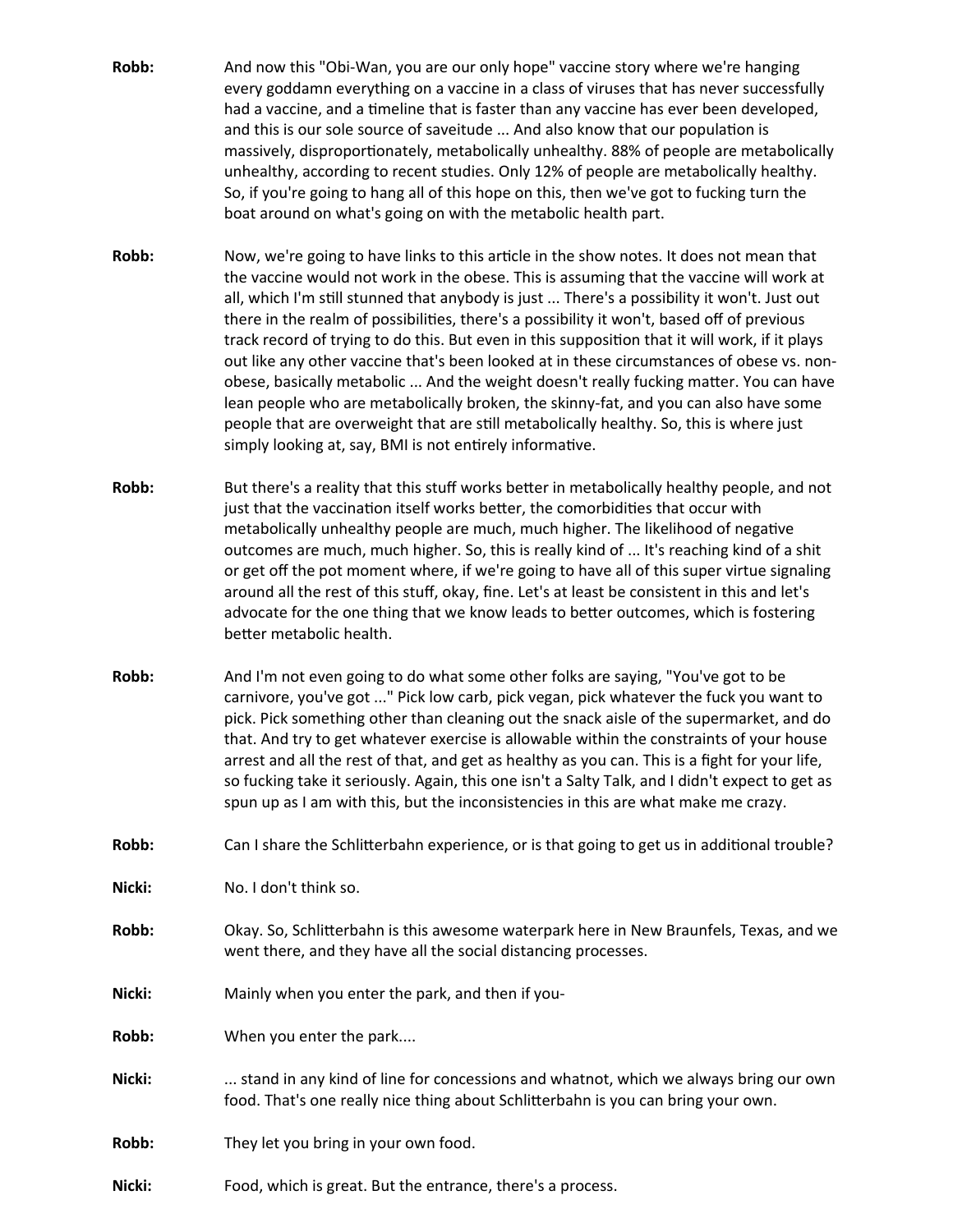| Robb:  | In the entrance, there's a couple of different checkpoints, and one of the checkpoints is<br>a temperature screening module where you stand in two specific places. They do people<br>at a time. There's a fan blowing on you-                                                                                                                                                                                                                                                                                                                                                                                             |
|--------|----------------------------------------------------------------------------------------------------------------------------------------------------------------------------------------------------------------------------------------------------------------------------------------------------------------------------------------------------------------------------------------------------------------------------------------------------------------------------------------------------------------------------------------------------------------------------------------------------------------------------|
| Nicki: | A huge, industrial, giant fan.                                                                                                                                                                                                                                                                                                                                                                                                                                                                                                                                                                                             |
| Robb:  | A giant, room-size industrial fan blowing on you.                                                                                                                                                                                                                                                                                                                                                                                                                                                                                                                                                                          |
| Nicki: | Then there's a thermal-                                                                                                                                                                                                                                                                                                                                                                                                                                                                                                                                                                                                    |
| Robb:  | Imaging camera.                                                                                                                                                                                                                                                                                                                                                                                                                                                                                                                                                                                                            |
| Nicki: | camera 10 feet away up high kind of focused down on the two people.                                                                                                                                                                                                                                                                                                                                                                                                                                                                                                                                                        |
| Robb:  | So, I had to carry our ice chest across the parking lot, and it is-                                                                                                                                                                                                                                                                                                                                                                                                                                                                                                                                                        |
| Nicki: | In a hot, humid Texas summer day.                                                                                                                                                                                                                                                                                                                                                                                                                                                                                                                                                                                          |
| Robb:  | It was 101 that day, ambient temperature. I humped this thing at least 100, 150 yards,<br>and it's heavy. And it was hot. I had on a black T-shirt. I was just pouring sweat. My body<br>temperature had to be 102 at this point, which is not surprising under exercise loads in<br>temperature that's already 101 degrees. So, I stood in this line.                                                                                                                                                                                                                                                                     |
| Robb:  | The little gal running this thing hit the camera, and she said, "You're good to go." And<br>I'm like, "I can't be good to go." This is where security theater makes me lose my<br>goddamn mind. I was like, "I can't be good to go. I just walked across this thing. My body<br>temperature, I guarantee you is at least 101 to 102 degrees." She kind of paused and<br>looked at me like, "What type of insane person are you? You just ran the gauntlet.<br>You're free. Go. Shut the fuck up. Get out of the line. Get out of the way." And she said,<br>"Well, that's why we have the fan back there to cool you off." |
| Robb:  | Hopefully for the folks listening and the folks watching, they  So, if you walk in and you<br>do have a fever from COVID, does that also fucking cool you off?                                                                                                                                                                                                                                                                                                                                                                                                                                                             |
| Nicki: | Maybe the fan will cool you off.                                                                                                                                                                                                                                                                                                                                                                                                                                                                                                                                                                                           |
| Robb:  | So, what this told me is this is just another one of these layers-                                                                                                                                                                                                                                                                                                                                                                                                                                                                                                                                                         |
| Nicki: | And we had a friend who took  They went with their kids, and, again, walked across<br>the parking lot with their boys. They took his temperature six times, because he kept<br>coming out at like 100.8.                                                                                                                                                                                                                                                                                                                                                                                                                   |
| Robb:  | 101 or something. Yeah.                                                                                                                                                                                                                                                                                                                                                                                                                                                                                                                                                                                                    |
| Nicki: | So, the girl took his temperature. "Oh, go stand back in front of the fan." Came back,<br>took his temperature, still high. "Go stand in front of the fan again." He stood in front of<br>the fan six times, and then finally he was fine and then went into the park. So, it's sort of<br>like, really?                                                                                                                                                                                                                                                                                                                   |
| Robb:  | Again, I guess I've kind of derailed this thing off into kind of a COVID scree, but the  I'll<br>just throw this out there again. There's this culture war that's popping up around are<br>you complying or are you not complying. There's some super gnarly shit happening in<br>Australia where they're now  Not only do they have checkpoints in Victoria where they<br>can stop you in your car, or the checkpoints, they line you up and they stop, and you                                                                                                                                                           |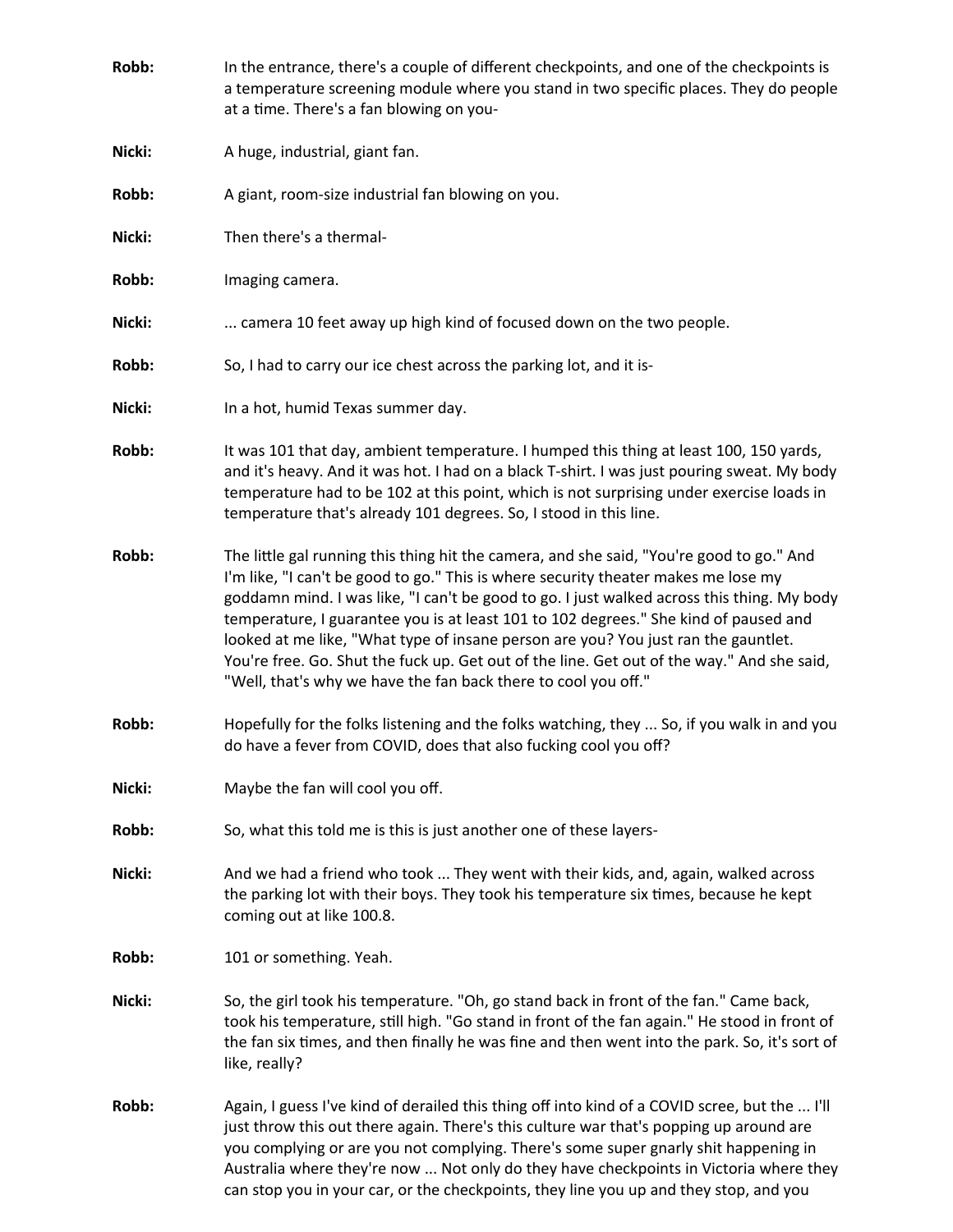have to tell them your name, you have to produce some identification, you have to say where you're coming from and where you're going.

**Nicki:** Where you're going.

- **Robb:** And now, if you don't want to comply with that, if you try to pull the little libertarian card of like, "Am I being arrested?" or whatever, the answer is yes you are being arrested. They will break your windows and drag you out of your car to enforce these rules. And if we're going to start doing that stuff, but yet we insist on wearing masks, but yet the masks have literally no standardization ... There's no size, there's no compositions standards-
- Nicki: Half the time it doesn't even say mask. It says face covering.
- **Robb:** Face covering.
- **Nicki:** Half the time every places that I go, people have ... Even the clerk behind the counter has his nose sticking out.
- **Robb:** As a scientist, it's kind of like, okay, so the notion here is that you're wearing a mask or a face covering or whatever as a barrier between self and other. Okay. Condoms have standards about thickness and composition, and they're rigorously tested. If you look at your local health department's guidelines for hairnets, there are specific fucking parameters on this stuff.
- **Nicki:** Types. Yep.
- **Robb:** A baseball hat can work, because they tend to be solid and nonporous. So, these different things, but they delineate some standards. There's not a single fucking standard on what constitutes a mask, what it should be made of, what the size is, and that to me means that it's bullshit. And I'm not saying that masks do or don't work, but if people really cared about this, there would be a standard attached to it, and there is not.
- **Robb:** People who actually think about this stuff and apply a little bit of scientific rigor, when you see these inconsistencies, my default mode is to push back. Even if I get convinced that what's being suggested may be a good thing, my obstinate streak is to just be like, "Fuck you. You should have told me the honest thing in the beginning, or there should have been some consistent standards." Going through a thermal imaging screen that has a fan to cool me off, I'm like, "You guys are bullshitters." For the unwashed masses, I guess this kind of works, because it provides the imagery necessary-
- **Nicki:** I think what it really comes down to is litigation, right? And to be open at this time, business owners are trying to do everything they can-
- **Robb:** Cover their ass where they can, which is a good point.
- **Nicki:** Cover their ass, because if somebody goes there and they get it, then who are they going to sue?
- **Robb:** And they need to show "Oh, we did this-"
- **Nicki:** Because that's the climate we have.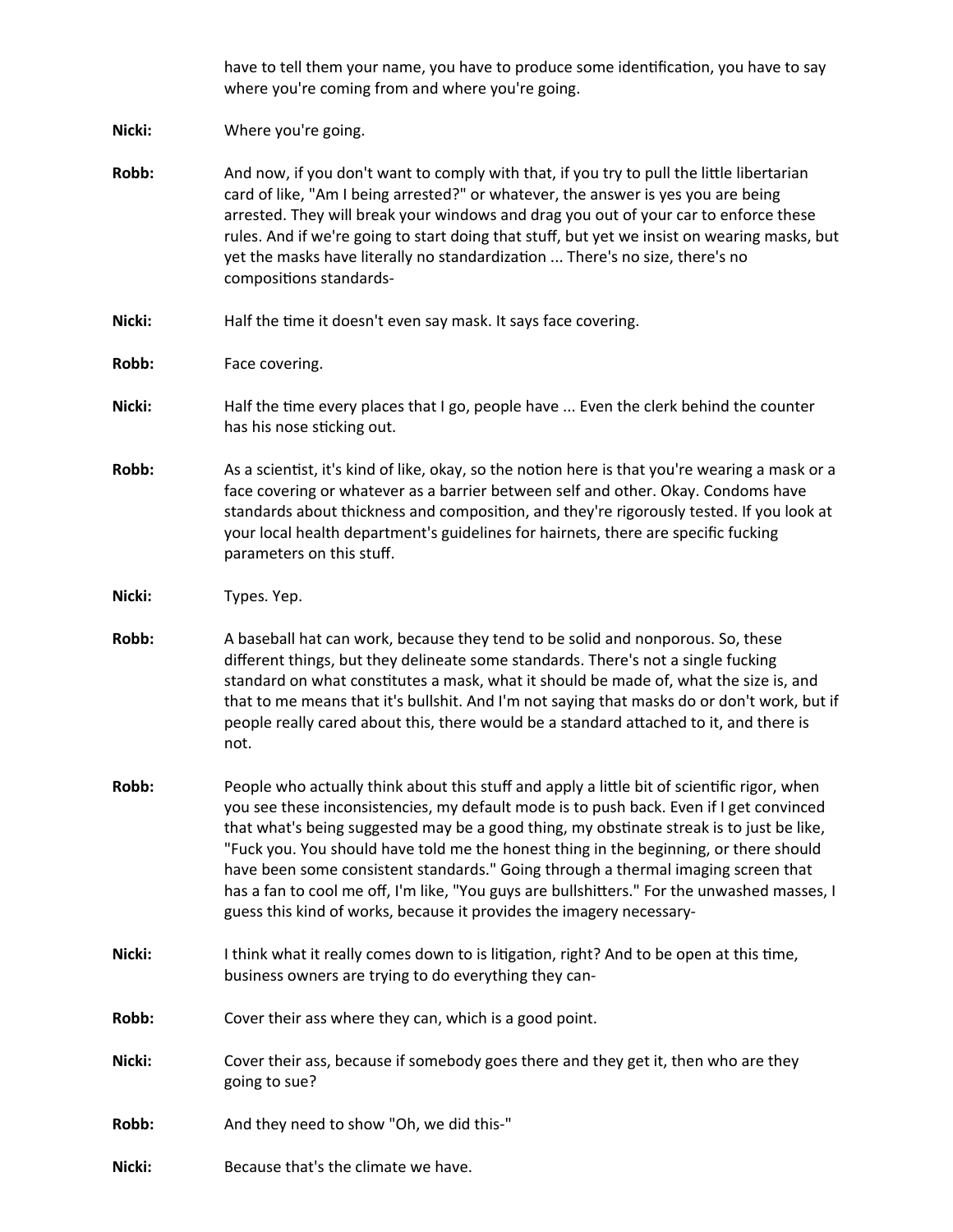**Robb:** "... and we did this, and we did this."

**Nicki:** So, it's sort of a perfect storm.

- **Robb:** Yeah. Yeah. Which is a great point. So, to some degree, we're doing this to ourselves by being this hyper litigious society, and it's negatively impacting us in a variety of ways. Interestingly, it is definitely negatively impacting our personal freedoms. And, ironically, if you do want to make the case that we should be doing XYZ to mitigate the spread and the severity of COVID or whatever the pandemic of the future will look like, honesty and transparency is going to go a long ways towards facilitating people participating in a reasonable way.
- **Robb:** To circle it back around to the original point about this, some of the honest transparency that we need to have in this story is around the metabolic health of people. If you can be metabolically healthy and overweight, great, but we can determine this via blood work, and we know that this is a major factor in both whether or not you even develop symptoms at all. It appears some people that are very metabolically healthy, and, again, we don't know is this a uniform thing or what, they might fight the infection off to such a degree that they are a nontransmissible entity. They can't even give it to other people because they have a sufficiently robust immune response.
- **Robb:** So, we've got to dispense with these double standards and actually start doing ... If we're going to take a full look at this stuff, we have to take a full look at it. Okay. I will shut up about that. That was like half of a show just devoted to that and ...
- **Nicki:** All right. We'll jump into our iTunes review T-shirt winner. This one goes to Auh Cuh. My hill sprint motivators. Saturday mornings are dedicated to running hill sprints and listening to the Healthy Rebellion Radio podcast. I will wait to listen to their latest episode until I'm ready to tackle the first hill. Somehow it became a weekly thing by accident. Now, it's a routine. Thank you for your level-headed, science-based and common sense approach to all things related to health and wellness. Your Salty Talks are just what we need to hear, and I gained so much insight in hearing your replies to your listeners' questions. Thank you, Robb and Nicki for getting me up those hills and for all your great work.
- **Robb:** That's awesome, but I have to say Metallica or something like that seems like a much better accompaniment to hill sprints-
- **Nicki:** To hill sprints.

**Robb:** ... but thank you.

- **Nicki:** Auh Cuh, thank you for your review. Send us an email to hello@robbwolf.com. Include your T-shirt size, your mailing address, and we will send you a Healthy Rebellion Radio Tshirt you can wear on your next round of hill sprints. You too can win a Healthy Rebellion Radio T-shirt. Just leave us a review on iTunes. And if we choose yours to read on the show, we will send you a shirt as well.
- **Nicki:** This episode of the Healthy Rebellion Radio is sponsored by BLUblox, the best blue light glasses for better sleep, recovery, and optimal wellness. BLUblox Sleep+ lenses are their red lenses, and they block 100% of light in the melatonin disruption zone, unlike other brands. BLUblox come in prescription, nonprescription, and readers, and the best part is they look really, really good. In fact, I was on a Zoom last week with Jessica and Elizabeth on our team, and I was wearing my pair of BLUblox, and they kept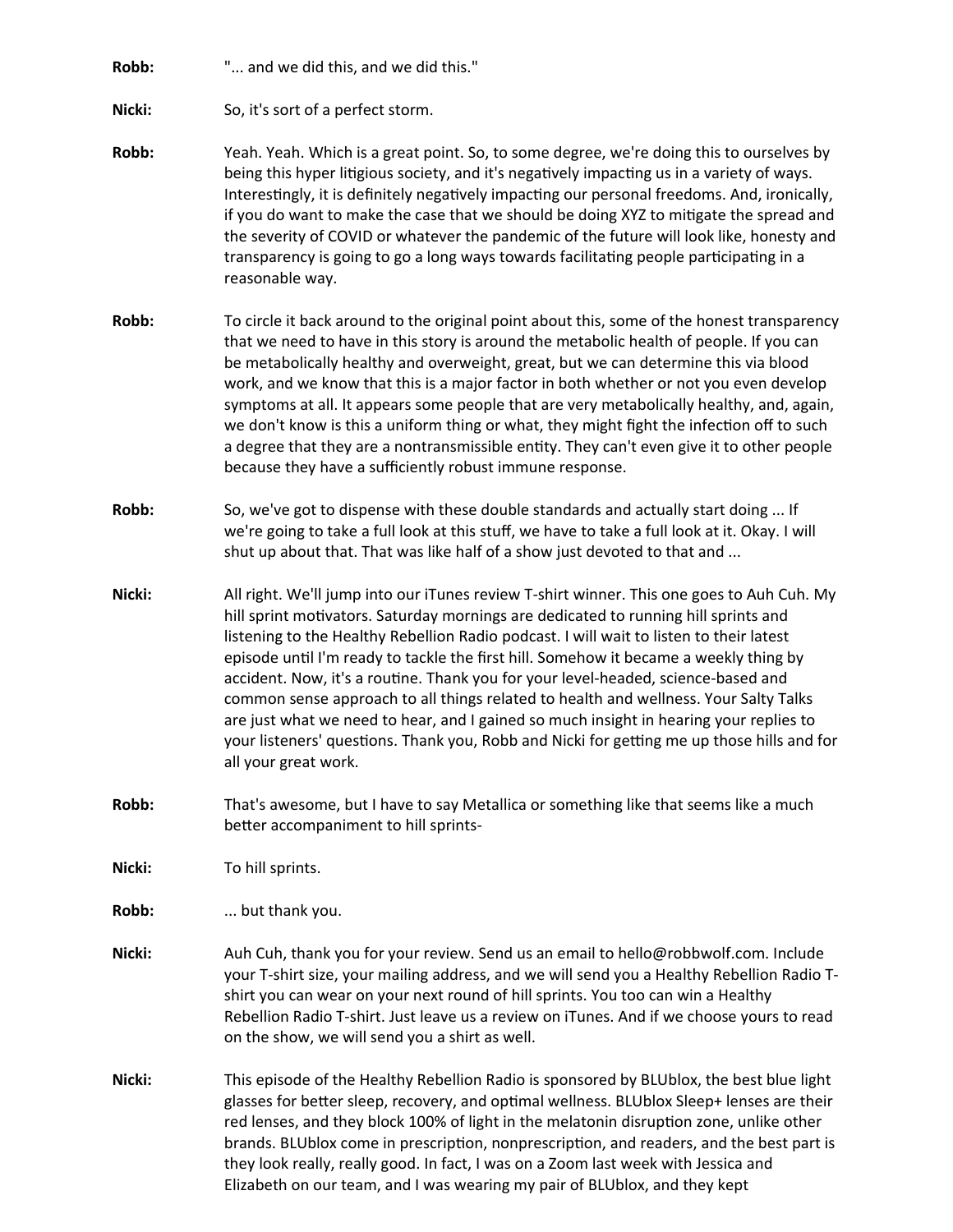commenting on how stylish they were and asking me what model are those. They were scanning the website, trying to find them.

- **Nicki:** And also, if you already have a pair of frames that you absolutely love, you can send them to BLUblox, and they'll add their lens technology to your favorite frames. So, that's a really cool feature as well. When you buy a pair of glasses from BLUblox, they gift a pair of reading glasses to the not-for-profit, RestoringVision. In addition to BLUblox Sleep+ glasses, they make glasses for daytime use and for digital eye strain as well. Check them out by going to blublox.com. That's B-L-U-B-L-O-X.com/robb15. That's Robb with two Bs, and use code ROBB15 for 15% off your order. That's blublox.com/robb15. They do offer free shipping globally.
- **Robb:** Sweet.
- Nicki: Sweet. Hubs, you ready for question one?
- **Robb:** I doubt if anybody's still listening, but we might as well give it a shot. Yeah.
- **Nicki:** We might as well give it a shot. Okay. This one is from Emily on low carb and a long menstrual cycle and the inability to lean out. Hi, Robb and Nicki. Thanks so much for your podcast and all the amazing information you put out there. I look forward to new episodes every week. I'm feeling really stuck, and I'm hoping you can help. I'm dealing with two issues: the inability to lose belly fat and a wonky period. I included quite a bit of info below, but feel free to skip over anything that might be superfluous. I'm 5'10", currently 165, and my most recent DEXA scan was 18.8%.
- **Nicki:** I carry all my extra weight in my stomach and back, and my lower body is very lean. This has been true my entire life. I don't need a six pack, but I'd really love to lean out a bit more. For most of the past year, I was eating a calorie restricted, moderate carb, 110 to 170 grams, low fat, 35 to 65 grams, and moderate protein diet, 150 grams of protein. I was leaning out for a bit, and then I hit a long plateau and got burned out. I hit a low weight of 157 pounds and ended that diet stint back up around 162, which is pretty much where I had started, but my body comp did shift a bit. I agonized over my macros and was hungry throughout the day, but I had regular periods.
- **Nicki:** Looking to try something different, I started eating a high protein, 180 to 220 grams, and low carb, 20 to 50 grams, with fats between 80 to 125 in April. I did a very short stint on carnivore, only about 10 days strict, but found that it made me quite constipated, which is something I struggle with from time to time anyway. Still I lean heavily on protein at all my meals now, and after some initial water weight loss, I started to feel fluffy and the number of the scale started to rise.
- **Nicki:** I don't have mood swings around hunger anymore, which is awesome, but I do find that I sometimes feel hungry again within two to three hours of a fairly large meal, typically 600 to 700 calories, not the five to six hours that the internet tells me to expect. That said, I don't feel the same panic and mood swings with hunger that I did eating higher carb.
- **Nicki:** Let's see. She says that she feels really good with this way of eating, but her cycle has become really long, about 50 days between periods, which I suppose is technically considered missing a period. Training is consistent, lifts weights three to four times a week, 75 to 90 minutes including warmup. Sleep is okay, seven to eight hours per night on average. I don't really drink, and I cook the vast majority of my own food. I drink lots of water and salt my food healthfully.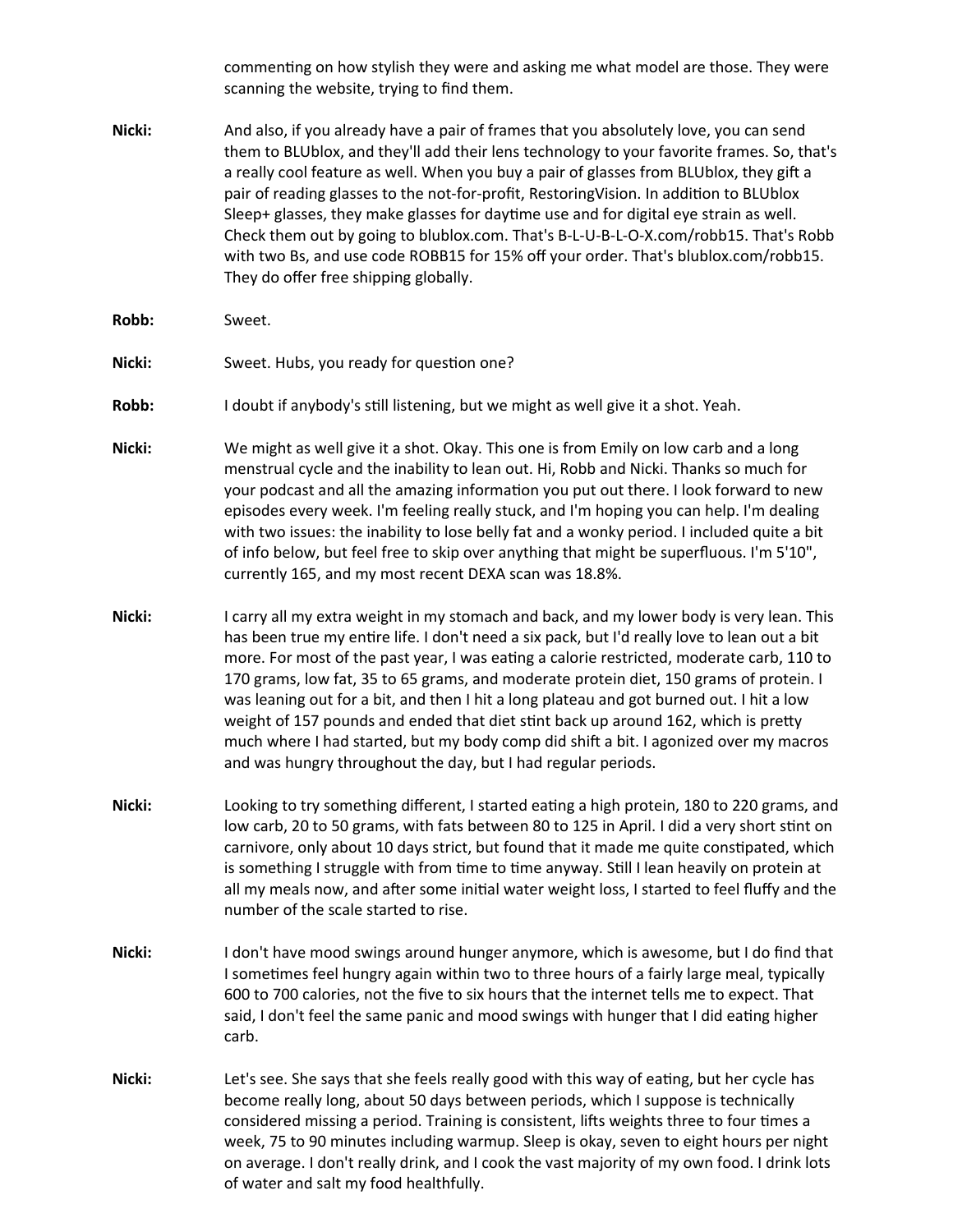- **Nicki:** At this point, I've listened to so many podcasts and watched so many YouTube videos my head is spinner. Super high protein to lose fat, high fat keto for hormones, add carbs to get your period back. I just don't know what to do. I feel like I'm trying to do a little bit of everything and thereby doing nothing at all. Would love your take.
- **Robb:** I almost skipped this one, because there is so much going on, and I was perplexed as to if there was anything that I could actually add of value here, and this is where the call-in show was nice to the degree we were able to pull it off. There's one really critical piece of information that's missing out of this.
- **Nicki:** What is it?
- **Robb:** She didn't mention her age. So, I don't know if we're dealing with a 22-year-old female, a 45-year-old female. That would be really helpful in trying to figure out a little bit of what's going on. But even beyond that, I mean, there's just different avenues to try to unpack this. It would be really helpful doing some general blood work to get a picture of hormone levels, even doing a multi-point throughout the month. It's sound like this may be a little bit more difficult to pin down. But even looking at some things like luteinizing hormone and some of the upstream stimulators of the normal menstrual cycle I think would be handy. Dr. Gabrielle Lyon and also Jaime Seeman have done a lot of material around this stuff. I don't know if anybody has a step-by-step checklist to do this, then do this, then do this.
- **Robb:** But just even her earlier description of being very lean in the legs and then carrying most of the fat in the abdomen and back, it makes me think of kind of like a cortisol dominant state. So, it would be interesting to look at general blood work, maybe doing an ASI test, an adrenal stress index test, which is less informative about real adrenal function, but it can give you a picture of the 24-hour cortisol curve, both the amount and the timing of it, which is really, really important. Without more information, I don't know that there's really a great suggestion to make here.
- **Nicki:** Dietarily, yeah.
- **Robb:** It would just be interesting to know that stuff. Then once we know a little bit of basic blood work ... I'm trying to think of ... I would get a vitamin D level checked. She says that she gets seven to eight hours of sleep per night on average, but not what time to bed.
- **Nicki:** Or what stress levels are like.
- **Robb:** And general stress level. There's some things like that that would be interesting to know. There's just a ton more info that I would really want to know from this person before even suggesting a direction to go, because she's kind of ping-ponged between these different dietary extremes and had a modicum of success in both circumstances, but then has experienced some other problems. She's definitely eating a good amount of protein. I don't know if that's too much protein for her. There are some people that have some genetic polymorphisms around ammonia disposal. Like 150 grams of protein would probably be fine. More isn't necessarily better, although there's some circumstances where that is the case.
- **Robb:** So, we had a guy in the Healthy Rebellion that had kind of hit this stall, and we recommended for three to four days a week he would do basically a PSMF, a protein sparing modified fast, and then go back to kind of a baseline eating in between. And he's made some great progress off of that. He went from a very stalled out state and has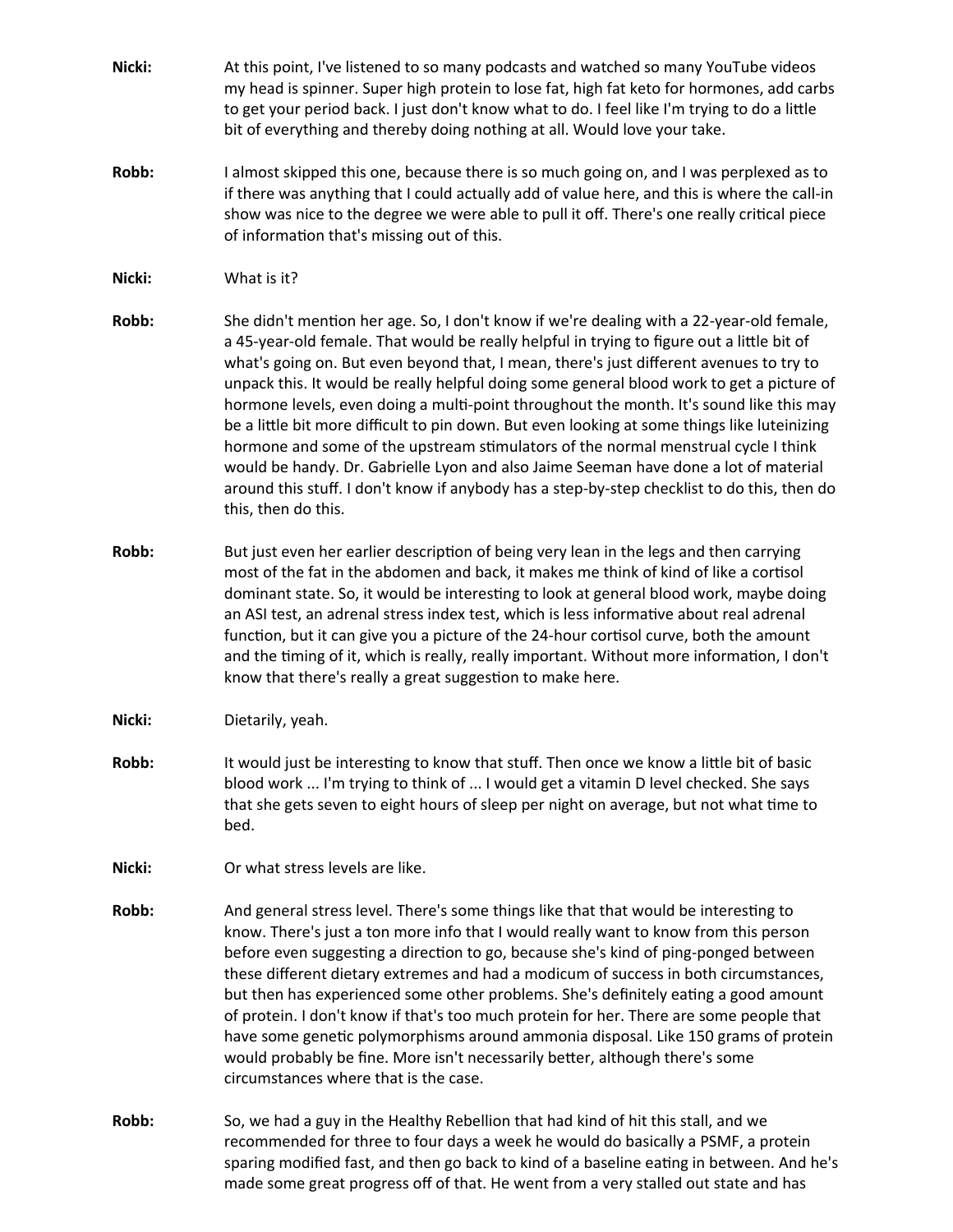made some progress. But we told him, "Pay attention to libido and hormones, and if you feel cold or you feel your libido tank, then we need to probably reassess things." We're already seeing some hormonal dysregulation here.

- **Robb:** So, I could make the case of as just kind of a maintenance deal maybe keeping the fat around 80 to 100 grams, maybe keep the carbs around that 50 gram level. Put the protein around 150 to 180 grams, I guess. And use that as your maintenance baseline and don't worry overly about what's going on there. But get some blood work. And if she wants to send it in and we can keep it all anonymous and see if we track down some more information. But even beyond that, instead of doing this, finding somebody who's really an expert in female hormones, and people like Gabrielle Lyon are just amazing-
- **Nicki:** And Jaime Seeman.
- **Robb:** ... because she gets the protein needs. She likes low carb diets but isn't a low carb jihadi where it's the one and only way to do this stuff, and she's an expert in female hormones. So, I would do some diligence around. It's going to cost some money, but you kind of either ... Figuring this stuff out takes either time and money, and usually some degree of both. If you have less money, then it's going to take you a lot more time to figure it out. If you have a little bit more resources, then you find somebody who's an expert, and they can at least establish a baseline. Maybe there's something wacky going on with cortisol interrupting a normal luteal period or something like that.
- **Robb:** I would just do some more digging under the hood in this case, because, again, she's kind of done the two dietary extremes, has gotten both some paradoxical and some pretty run of the mill responses. So, I just feel like there's something else going on there, and it would be really helpful to have more data, if for no other reason so that, if we do tweak things in a particular direction ... Let's say we tried a PSMF for some period of time. It'd be really good to have a baseline of where the hormones are and then check that as a comparison with how that intervention is going, how she's looking, feeling, performing, and then also what these biomarkers are looking like.
- **Nicki:** Okay. Our next question is from Dan on learning capoeira. Robb and Nicki, salutations. I was wondering what advice you have for a person starting to learn capoeira. I'm 39 and have strength trained in some form or fashion for most of my life, but I'm lacking in the mobility and coordination departments. How would you structure your training week with strength, mobility, and practicing capoeira to gain a decent level of proficiency in a reasonable amount of time? The capoeira world is so new to me, so I'm not sure how to apply some 80/20 principles to come up the learning curve quickly, not to look like a penguin doing the ginga and have some kicks that are higher than waist levels. Thanks so much. Dan.
- **Robb:** Man, for sure this would be a situation where ... So, capoeira is awesome. It's where we met. I don't know if people know that, but I was helping to run a capoeira group in Chico, and Nicki had the misfortune of wandering into there. The rest is history, I guess. But I got into capoeira for the first time at age 28, and I felt like an old man doing it then, because they're all these youngsters springing around and back flipping and all this stuff. And I was still pretty mobile in my last 20s, early 30s, but it's definitely different. Then you start knocking on the door of 40 and things are definitely different.
- **Robb:** It would be really interesting to know how the capoeira sessions are organized. Doing a lot of line drills and drilling to get in these fundamental movement patterns would be really helpful. Rodas are great. This is where you actually get in and play the capoeira game. It's awesome, but it's a little bit like getting in and rolling in Brazilian jiu-jitsu in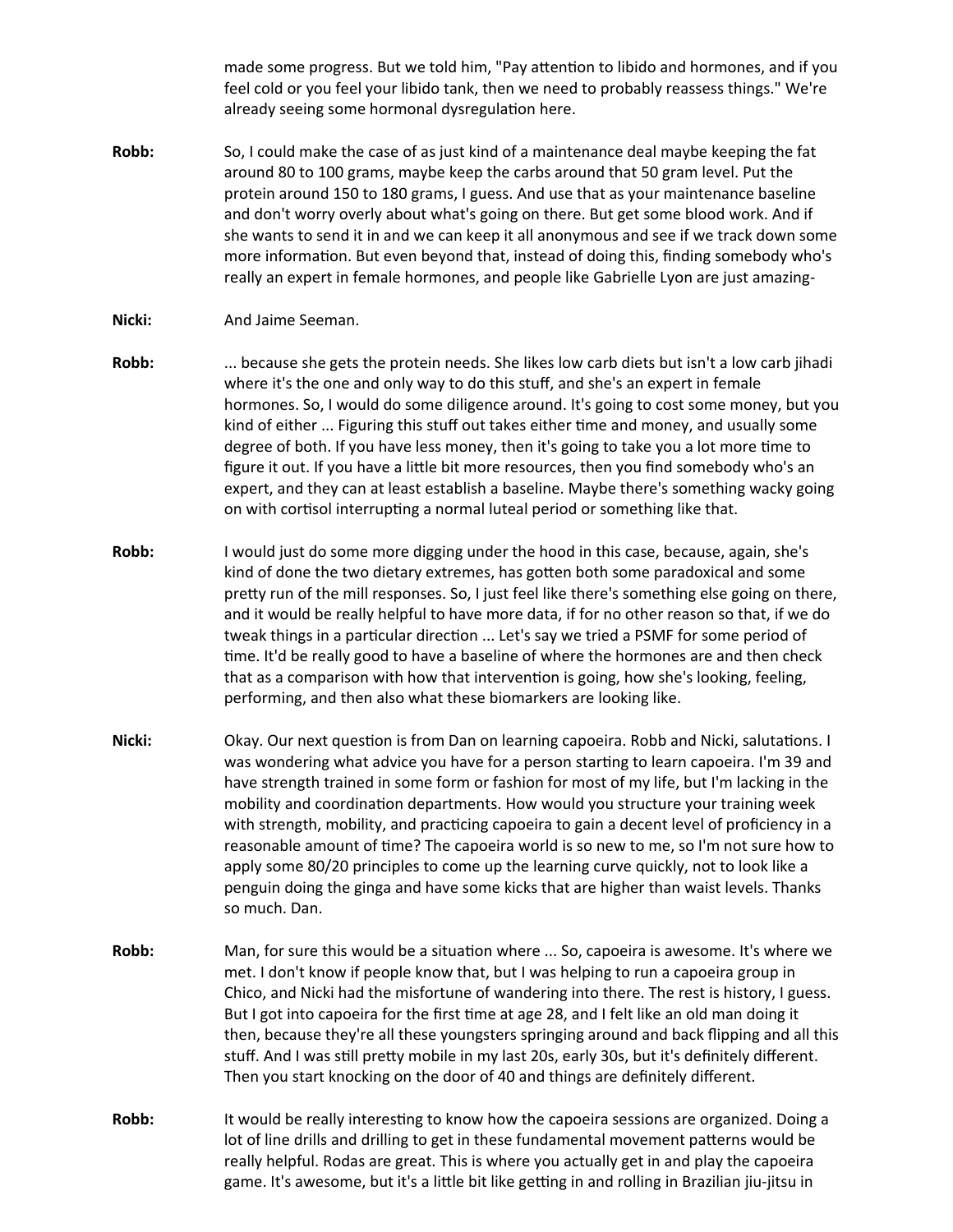|        | the beginning. You have absolutely no idea what you're doing, and you really have no<br>ability to move yourself properly. You just kind of stand out there and feel like an idiot,<br>and you kind of are, because you literally don't  If it's a conversation you're trying to<br>have via capoeira, you have like two words in your vocabulary, which you can't get a lot<br>done with that.                                                                                                                                                                                                                   |
|--------|-------------------------------------------------------------------------------------------------------------------------------------------------------------------------------------------------------------------------------------------------------------------------------------------------------------------------------------------------------------------------------------------------------------------------------------------------------------------------------------------------------------------------------------------------------------------------------------------------------------------|
| Robb:  | So, I would really put a premium on getting in as much training as you can and ideally as<br>much drilling. So, working on that ginga, working on the transition from the ginga to the<br>floor-based movements and whatnot.                                                                                                                                                                                                                                                                                                                                                                                      |
| Nicki: | I would absolutely find a Kinstretch program-                                                                                                                                                                                                                                                                                                                                                                                                                                                                                                                                                                     |
| Robb:  | Either online or in real life.                                                                                                                                                                                                                                                                                                                                                                                                                                                                                                                                                                                    |
| Nicki: | either online or in real life, because the amount of work that you're going to be doing<br>on your wrists and just shoulders and hips, if you're wanting to get your kicks higher<br>than waist level, your joint integrity and your joint mobility is going to be key.                                                                                                                                                                                                                                                                                                                                           |
| Robb:  | Huge. Yeah.                                                                                                                                                                                                                                                                                                                                                                                                                                                                                                                                                                                                       |
| Nicki: | Just to keep you healthy, feeling good, minimize injuries, and all that kind of stuff.                                                                                                                                                                                                                                                                                                                                                                                                                                                                                                                            |
| Robb:  | And on the strength part, I would really dial that back to maintenance, like two-day a<br>week, full body deal, like I've talked about so many times, vertical press, vertical pull, a<br>hinge or a squat. Then the next day, horizontal press or a horizontal pull, hinge or a<br>squat. A fair amount of the capoeira moves, like getting into queda de rins where you're<br>kind of balanced on one arm and the elbow's up in your kidney and all that, it's really<br>demanding stuff, at least in the beginning, demanding of strength, of mobility, of<br>balance. It's a big deal.                        |
| Robb:  | So, I think the primary emphasis is on doing capoeira. And, again, ideally it's set up in a<br>very drill-based fashion so that you're getting these basic movement patterns really<br>figured out. Then secondary to that, and I mean right on the heels, is general mobility<br>work, which Kinstretch based deal, Hunter Fitness, Basis Health and Performance-                                                                                                                                                                                                                                                |
| Nicki: | Basis Health and Performance.                                                                                                                                                                                                                                                                                                                                                                                                                                                                                                                                                                                     |
| Robb:  | Two great places to go for resources there. If you have somebody local that actually<br>runs an in-person Kinstretch program, that would even be better, because somebody<br>laying hands on you is arguably going to be the best, and you could do that for a period<br>of time to kind of figure it out and then follow one of these really reasonably priced<br>online programs. Then just start programs your Portuguese and figure out how to play<br>instruments too, because you get to do all that as part of capoeira, but it's part of what<br>really makes it such a cool experience, such a cool art. |
| Robb:  | And I'll throw one bit of advice out to anybody that is coaching or running capoeira<br>groups. There's a huge-                                                                                                                                                                                                                                                                                                                                                                                                                                                                                                   |
| Nicki: | Have some earlier classes.                                                                                                                                                                                                                                                                                                                                                                                                                                                                                                                                                                                        |
| Robb:  | Have some earlier classes. Professionals can't make shit happen to-                                                                                                                                                                                                                                                                                                                                                                                                                                                                                                                                               |
| Nicki: | I don't know if I've derailed you, but that's always been  We've wanted to do capoeira<br>again. We did it pre-kid, and at various points we've wanted to do it again, but                                                                                                                                                                                                                                                                                                                                                                                                                                        |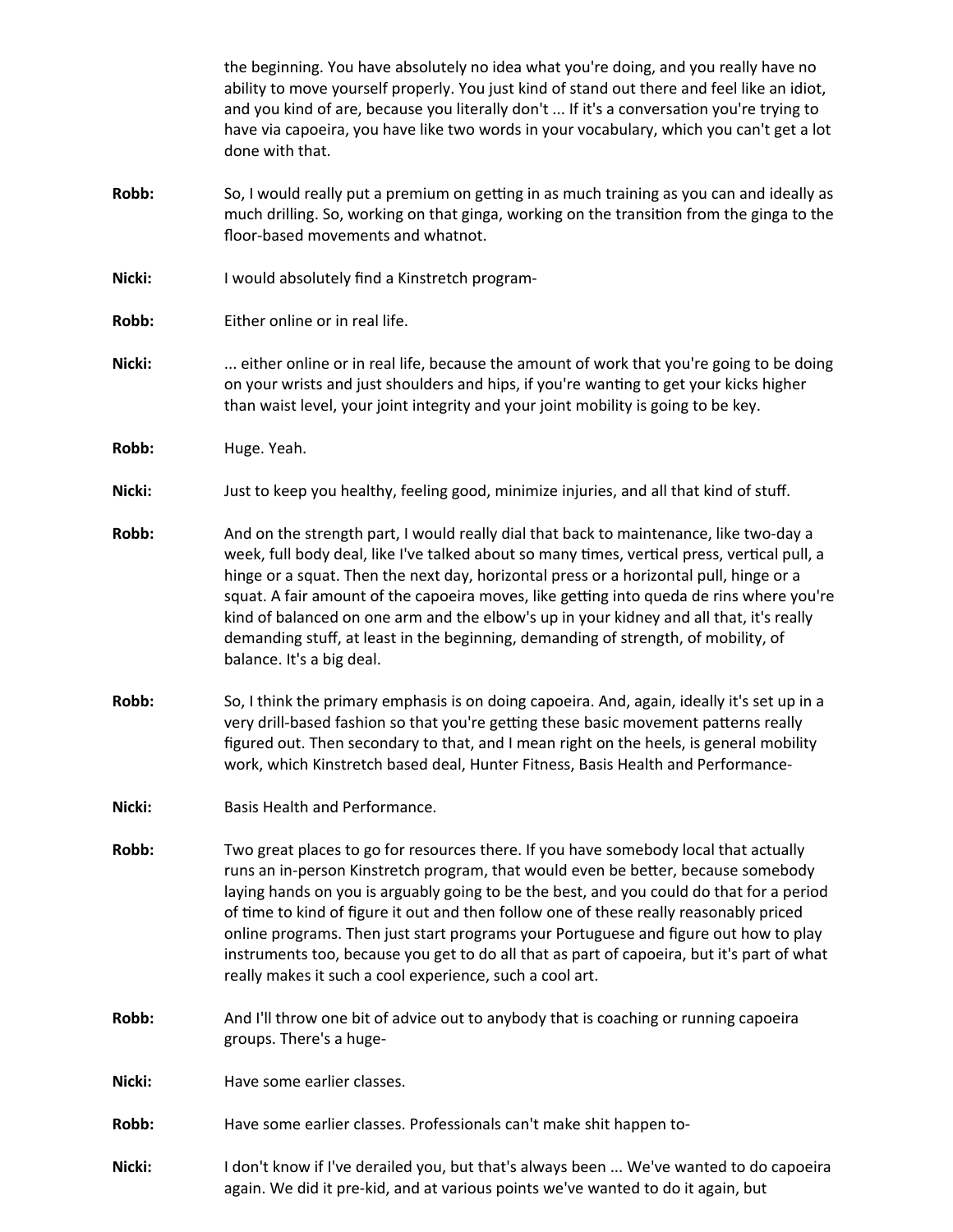everywhere we've lived it's always been at like 8:00 at night. It's like, who can train ... If you have children-

- **Robb:** Youngsters. Youngsters can do that.
- Nicki: Right, right. But then you don't have people who have had-
- **Robb:** You have no professionals, and so it comes this kind of vicious circle that we've seen, where the capoeira instructors can't really make enough money doing their craft to do it full-time. So, they do some other part-time gig, and then they have these off hours. Look at successfully run karate programs, jiu-jitsu programs. You need an on ramp. You need a beginners' process. You need some separate classes that are just drilling to get people to competency.
- **Robb:** And honestly, if I had a capoeira group that just did drilling, I would go to that. 99% of my classes would mainly be that, which I think rankles the kind of capoeira purists, because the whole point is to get in the roda and do all that stuff. That's great, but not everybody necessarily wants to do that. It is similar to wanting to go to an open mat kind of competition jiu-jitsu scene. Not everybody's ready for that, or not everybody wants to do that every day. And also, there's so much benefit from just doing those basic movements. This has been another thing that has just kind of stupefied me. The world is begging for someone to put the movements of capoeira together into almost like a jazzercise format, which, again, the people who are really purist about this, they're just horrified by this notion, but people would really enjoy it.
- **Nicki:** Just fundamentals, a fundamentals class-
- **Robb:** Just fundamentals.
- **Nicki:** ... that leads into a more advanced situation.
- **Robb:** Yeah. And just mainly make it the line drills, and set it to music. Get people moving in this kind of arrhythmic fashion, which people just don't do. I've said this to a ton of folks in the scene, and they look at me like I've got an arm growing out of my forehead, and they continue to not have successfully run businesses. So, somebody out there someday will actually do this, and I think it's going to go great guns, because the music is fun, the culture is fun. Brazilians are awesome to hang out with. The whole Brazilian culture thing is cool. And the movements of capoeira are really cool, from almost a prehab and rehab perspective, but they're just a lot of fun too.
- **Nicki:** And you get, like you said, the instruments, the singing. It's just really fun.
- **Robb:** It's super cool, really, really a fun activity. But folks in the capoeira world have got ... If you want it to grow and you want it to be something other than eight-year-old to 18 year-old kids, you've got to run some shit differently. You just have to you. You need some on ramp. You need some different types of progression. You need some opportunities where pretty much the totality of the class is just line drills and mobility and maybe a little bit of strength work that's specific to capoeira.
- **Nicki:** Okay. Our next question is from Tiffany on Viome. Hi, Robb. Basics on me. I have multiple sclerosis, diagnosed eight plus years ago. I've followed you since my diagnosis and implemented paleo as my diet when I was first diagnosed. I try to do paleo and a bit of plant paradox. I did ask you a question about a year ago, paleo or keto as a person with MS, and your reply was paleo. Recently, I sent in a sample and received results with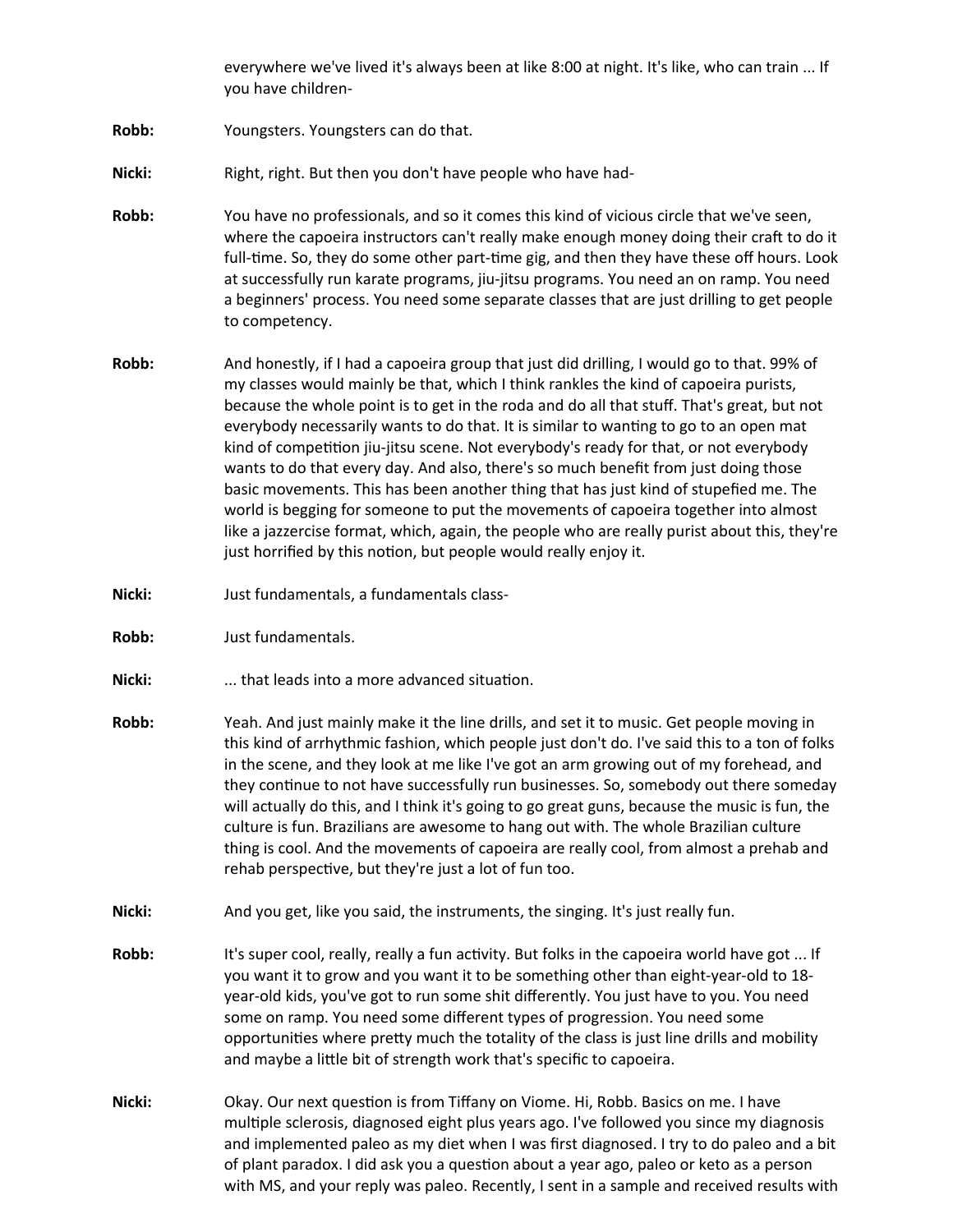Viome and wondered if you are familiar with it. Side note: I recently participated in a study that is studying microbiome in MS patients, and I was asked to do this the day after I sent in my Viome kit.

- **Nicki:** Anyways, the results with Viome were interesting, because it notes foods to avoid, minimize, enjoy, and super foods based on your gut. The avoids I knew due to MS, inflammation, and paleo. What was concerning was a couple of super foods were not paleo or MS/inflammation friendly. My question, because I respect and refer to your opinions, are you familiar with or do you have an opinion on Viome?
- **Robb:** The short answer is I'm not super familiar with Viome. I think I did an analysis with them. I would have to ... I was digging around in my ... I have a folder called Quantified Robb. But as we've changed computers over the years, I feel like I'm missing a bunch of material. I feel like I've done this. How do I tactfully say this? Because I still think that this type of stuff, this gut testing, is really early. I think it's handy to establish a baseline. I think it's cool to look at a baseline and then like, do we have any clinical manifestations of illness or bloat or what have you? Then if something changes, then we go back and recheck it, and we see some consistencies there. Then, okay, we can start seeing some correlations.
- **Robb:** I'm just really suspicious about the prescriptive side of this, which is kind of the holy grail with all this stuff. I've mentioned that I've had some genetic testing done. It's like, oh, you're supposed to eat a low carb diet. Okay. That's great. But not all of them I've sent in have said that. Some of them are still the standard grains, legumes. It's kind of funny. So, I think that there's a wide spectrum there.
- **Robb:** But I look at this stuff at best as just kind of an interesting goal post or, not goal post, but a signpost. It's like here's where we are, this is what's going on, and then you really have to, on a subjective level, how do you look, how do you feel, how do you perform. Then if you tweak any of those things, like if some of the ... It would have been interesting had Tiffany mentioned what were these super foods, which I hate that term anyway ... It just annoys the pants off me. But what were these super foods that were not paleo/MS friendly? Was it tomatoes and stuff like that? Was it nightshades? It'd just be kind of interesting to know what the story is there.
- **Robb:** But at the end of the day, the only thing that really matters is what happens to you clinically. If you tweak things one way to the other, do you look, feel, perform better? Do you look, feel, perform worse? And there may come a day where analyzing the gut in the way that so many of these outfits do will provide this really deep insight in what we have going on. I think that that'll happen via machine learning. I think you are also going to have to do a really comprehensive questionnaire in combination with that, maybe some other blood work testing too, and they're going to need tens of thousands, hundreds of thousands of people going through this to be able to get the machine learning to parse all this stuff out.
- **Robb:** What's really fascinating to me is that, with the gut microbiome in general, it changes all the time, like all the time. So, I'm still kind of ... Then even as it changes, the specific species in the gut may or may not matter as much as what the functionality is. Does a particular bacterial strain actually have the genes to code for the protein to do X, Y, or Z? Sometimes it does, sometimes it doesn't. Sometimes, because of genes jumping between bacterial strains, a strain that you don't think has a particular gene or can perform a particular function, can. So, it's just such a almost infinitely complex system that, again, it's really intriguing stuff. We know for sure that the gut health is important,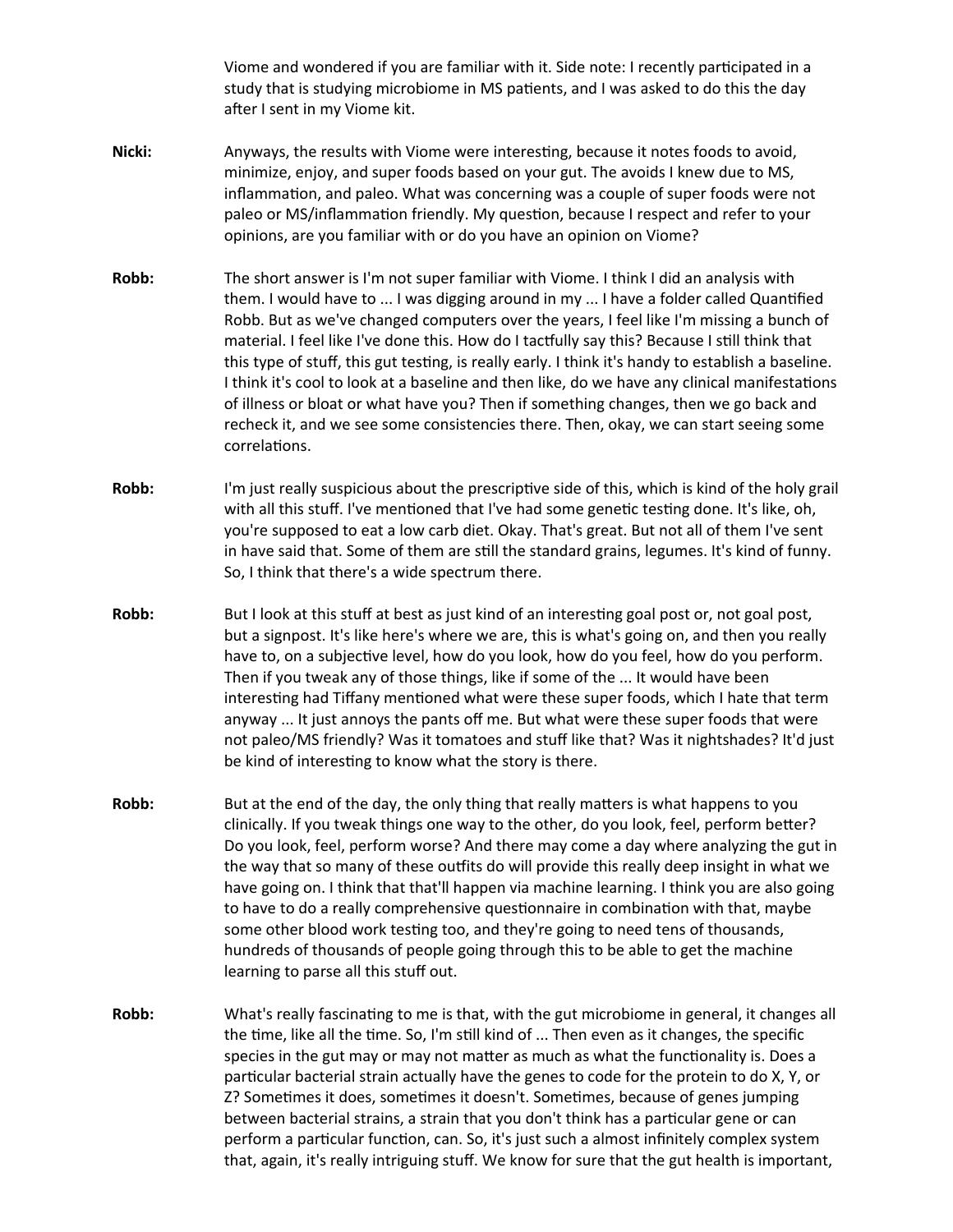the gut microbiome is important. And in my opinion, we don't know a whole lot more than that.

- **Robb:** Some of these really ... The more pinpoint and targeted the diagnostics are, or at least the claims, kind of the more suspicious I get. It starts smelling more and more like bullshit and just almost like going to a palm reader or something. Like you provide enough generalized stuff that you're able to kind of convince yourself that there's something valuable there. Maybe there's something more to it in this particular case, but uBiome just went tits up not that long ago. They were making all kinds of claims about what they could do, and none of it ended up being true. Theranos, the same deal. I'm not saying that that's the story with Viome, but there's kind of a track record of this stuff at this point. So, I'm suspicious of-
- **Nicki:** Cautious.
- **Robb:** ... what the real story is there. Yeah.
- **Nicki:** All right. It's time for the Healthy Rebellion Radio trivia. Our episode sponsor BLUblox is giving their Remedy Sleep Mask to one lucky winner selected at random who answers the following question correctly. Robb, what book are you currently reading? Do you want to answer this?
- **Robb:** I don't know. It may be incredibly incriminating in this day and age. I am reading Atlas Shrugged, and I read it many, many, many years ago, and it had a pretty profound influence on me. It's kind of amazing rereading that. I'm just kind of making ... We kind of started with The Mandibles, and I don't know I'm going to do it 100% consistently. I'm going to throw some other things in between. But these dystopian future predictive novels like 1984, Animal Farm, Brave New World, I'm going to give all of them a reread. It's fascinating and scary both at the same time. But the answer to that is Atlas Shrugged.
- **Nicki:** Atlas Shrugged. All right, folks. To play, go to robbwolf.com/trivia and enter your answer, and we will randomly select one person with the correct answer to win a Remedy Sleep Mask from BLUblox. The Remedy Sleep Mask blocks 100% of the light hitting your eyes. It has zero eye pressure, adjustable straps, not elastic, and improves your REM sleep scores. The cutoff to answer this week's trivia and be eligible to win is Thursday, August 20th, at midnight. Winners will be notified via email and we'll also announce winners on Instagram as well. This is open to residents of the US only.
- **Nicki:** Moving on to our fourth question this week on chlorinated chicken and Brexit. This is from Jamie. Jamie says, hey Robb and Nicki ... Do you want me to read this whole thing, or do you want me to start down here?
- **Robb:** You can start there, and then ... I mean, there's a lot of-
- **Nicki:** We can pull ... He had a-
- **Robb:** ... interesting material in here. But yeah.
- **Nicki:** Yeah. Okay. So, he says, I am from the UK, and I voted for Brexit, having been involved with the Brexit part in order to help make it happen. One of the reasons why I voted for Brexit was so that my country could escape from an undemocratic and centralized foreign entity that is run by Eurocrats being able to rule over us and control our laws. If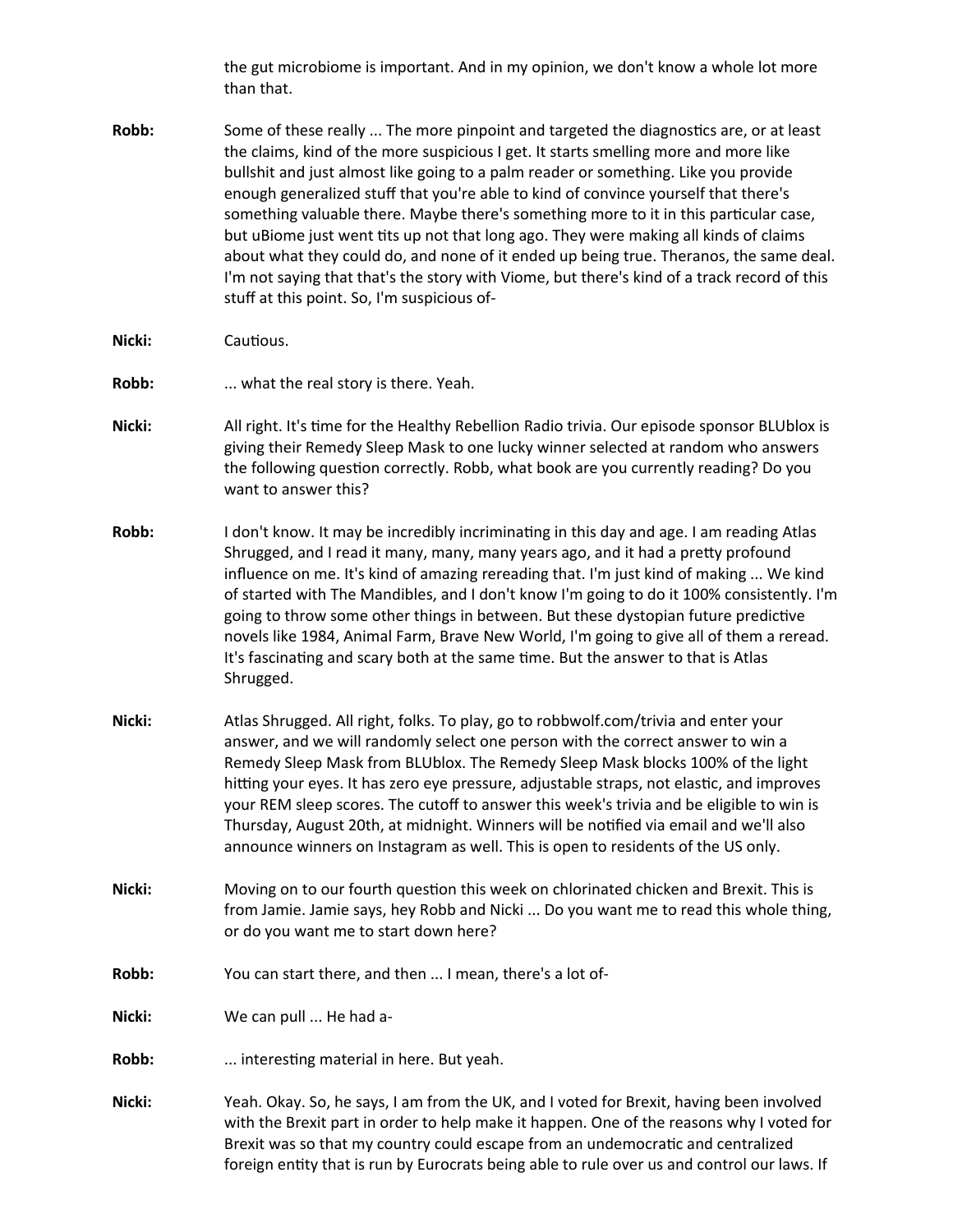we get Brexit right, we will be able to set our own rules, govern ourselves, and strike our own free trade deals, including one with America.

- **Nicki:** Whilst I believe in free trade, many of those who voted for Brexit do so too and like me want to sign up for a free trade deal with the US, most of them are completely ignorant of American food production and why signing up for a free trade deal that involves US agrifood will not be done on a free trade basis due to the subsidies your government gives to its farmers.
- **Nicki:** Chlorinated chicken is something that repeatedly keeps coming up when discussing a free trade deal with the US as an example of why we should not be signing up for such a deal. Many Brexiters then simply countenance such an argument by simply saying, "We will be able to get cheaper food produce and that it is nothing to worry about, as the EU washed their packaged salad in chlorine," both of which I find to be uneducated and naïve retorts.
- **Nicki:** So, to the question, what's the deal with chlorinated chicken and how can I put forward a case to fellow Brexiters who say they believe in free trade why, if it is, a bad thing from both an economic case and also a health point of view?
- **Robb:** So, how to start unpacking? So, Jamie wrote a lot more than this. I'm just going to kind of overview a little bit, but he mentioned that he had followed some of the earlier stuff that I've done, I think the Controversial Truth Podcast, and then also just some social media stuff where I've made the case for markets and capitalism and stuff like that, which even saying things like that now can ... It's going to be cancel Robb Wolf at this point. There's no discussion. That's just evil, terrible stuff. And we honestly almost didn't cover this thing. We kind of agonized over it, which I think is kind of ... It's interesting, because I could look into the mind of people who are really pro globalization, ironically, which tends to be this pretty progressive leaning folks. Just ironically they push towards centralization of power and globalization, even though they rail against corporations and all that.
- **Nicki:** Corporate America. Yeah.
- **Robb:** This is exactly what globalization leads into ironically. So, it's interesting. But Jamie related that, in listening to the cases that I've made and in following up on other material, that it really changed his mind. So, maybe that's good, maybe that's bad. Maybe this is the case for why people like us need to be censored and shut down, because it's dangerous thought to put this out there, and I and we are poisoning the minds of other people. I guess this is kind of the thing. I'm of the opinion that, so long as it doesn't call for the inciting of violence against people, that pretty much everything should be available, and then we put on the big kid pants of needing to sort through the world and face those challenges of making sense of all this stuff.
- **Robb:** But, again, because of the current environment, I think it's just ironic that I'm nervous about answering this, because although we clearly kind of throw a few little hand grenades over the fence trying to get some discussion going, there's going to come some day where we say something that somebody takes sufficient offense to, and they're going to do a cancel Robb and Nicki campaign and may very likely be successful, because these things are pretty fucking powerful at this point.
- **Robb:** But also there's that saying that evil only happens when people allow it to happen, and I'm not going to ... Is what's going on evil? I kind of think some of it is, like the shuttering of the ability to talk and discuss. And even though people may think it's a win to make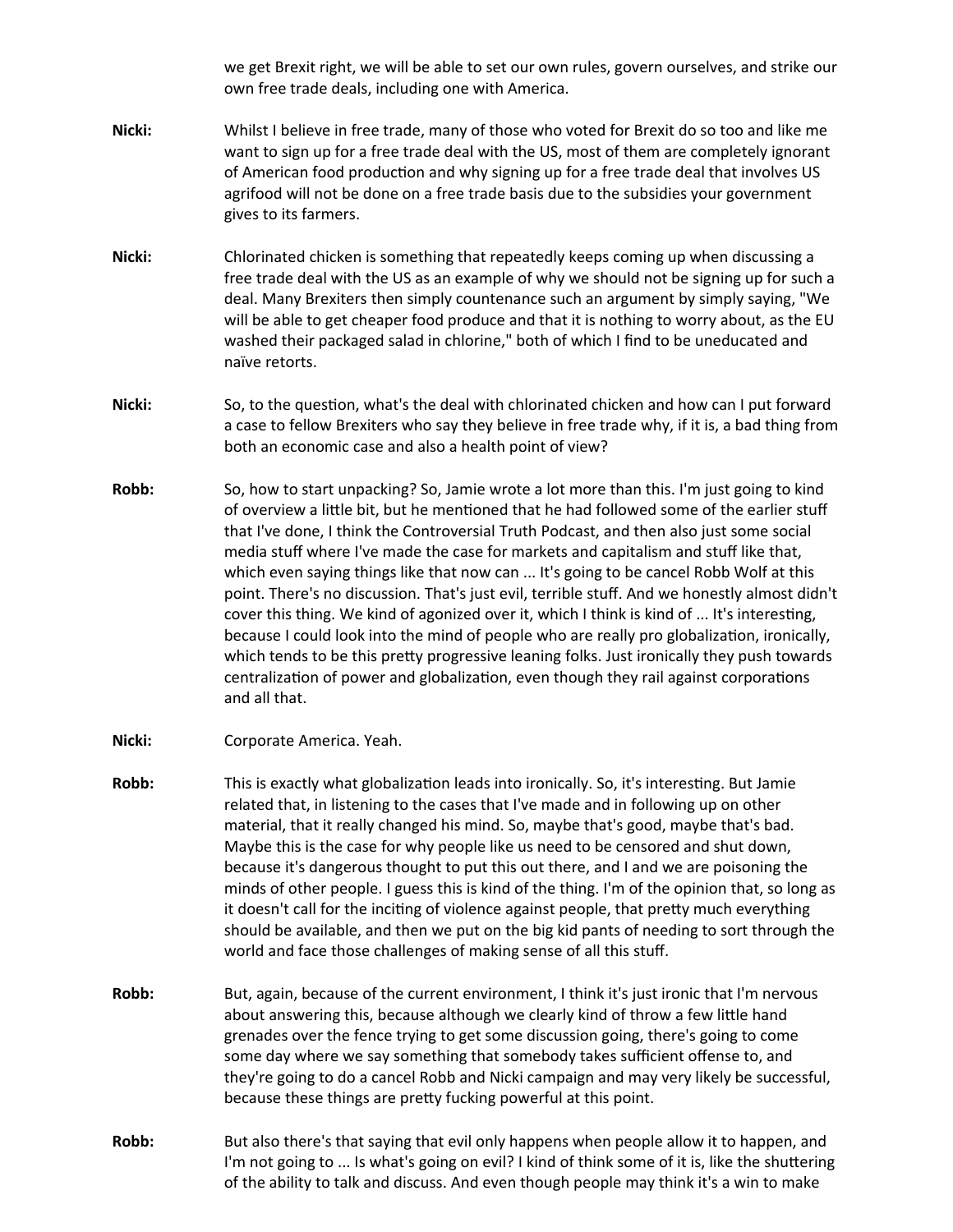folks on the other side of social political discussions scared to say what they're doing, it doesn't change minds. It entrenches people, and it fosters all kinds of other worse things. It is far, far better to have this stuff out in the sunlight and have it discussed and have it criticized even, but do it in a logical, reasonable, respectful manner. That's not what's happening now. So, that's kind of, I guess, the preamble to that stuff. Back to one specific chicken with the ... One specific question: the chlorinated chicken. **Nicki:** The chlorinated chicken. **Robb:** This is interesting. This happens in the US because of the pretty appalling food handling practices in the way that chicken are butchered and being processed-**Nicki:** In the industrialized chicken. **Robb:** ... in the whole industrialized system. And people may not realize this. There are some pretty specific guidelines with how cattle are slaughtered and how they're processed and whatnot. I think the same thing for pork. There's really no guidelines for chicken or fish. You can do kind of whatever the hell you want to do, and it's pretty appalling what does actually happen. So, there's a couple of different layers to this. The only reason why the industrial food system exists the way it does around chicken and pork specifically are kind of two things: subsidies and antibiotics. **Robb:** The subsidies allow this kind of fake levering of resources to go into this food, and you make it look cheap at the consumer side, but we're paying for it on the taxation side. So, there's an artificial market there. It's rightfully concerning for folks around the world that their local food production could be outperformed here in an artificial way. It's not market transparent. There's funny money that's going into this. The chlorination process, they wash the chicken carcass in chlorinated water, because the likelihood of ... It's not staph. It's-**Nicki:** Salmonella?

- Robb: Salmonella and ...
- **Nicki:** Listeria.
- **Robb:** Listeria. A couple others. They're literally like 1000 times higher than getting a foodborne illness than beef. It's just remarkable. So, chicken as a baseline, the way it's currently generally manufactured is a pretty dirty, nasty process. Smaller farms, more decentralized, that process tends to be cleaner and better in general, but this is the reason why they wash the chicken in chlorine. I wouldn't necessarily be worried about the chlorine itself. Particularly if you ever swim in a chlorinated pool, I just ... It's silly from a toxicological standpoint. I'm not off-put by the fact that the chicken gets washed in chlorine specifically. It's the whole process.
- **Nicki:** Process. Yep.
- **Robb:** And to the point here, it's interesting. I've historically been pretty market centric, I guess kind of libertarian or classical liberal in orientation, but some folks like Dan Carlin really change my mind on some things like free trade. I love good trade. I like open trade, but it's different than free trade, particularly when we're in a scenario where these subsidies so can alter the market dynamics, that you can make something like chicken raised in the United States sent to China-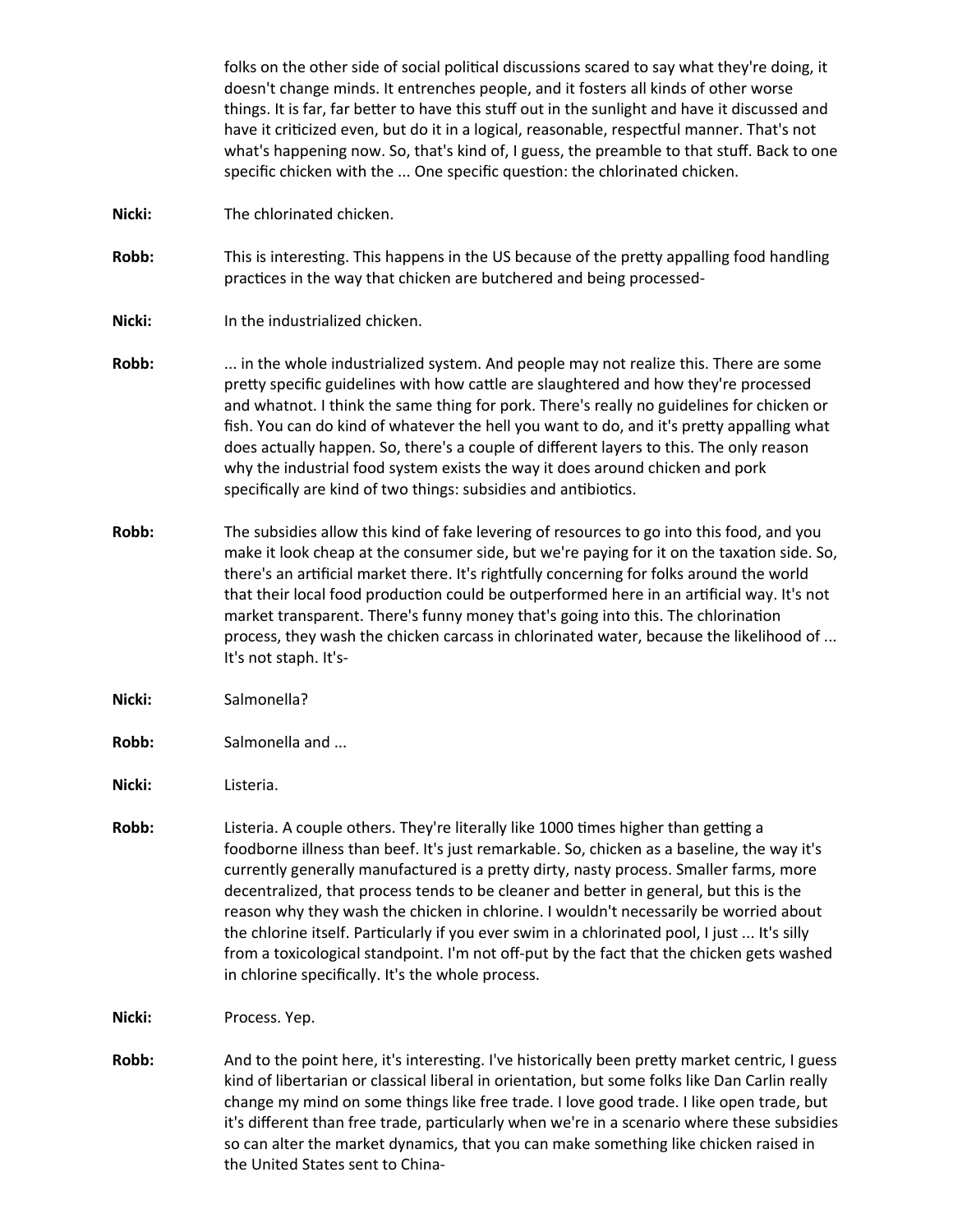**Nicki:** Shipped across the Atlantic.

- **Robb:** ... sent to China to be processed, shipped back to the United States, then shipped to Great Britain or something? That should not be cheaper and more efficient than raising some chicken locally. That is ridiculous. There are ridiculous systemic features going on there. You're also undermining your local food sovereignty, and I think that a lot of modern economists will kind of wax eloquent about the industrial food system about its efficiencies and whatnot.
- **Robb:** It only looks efficient if you ignore all of the collateral damage. The amount of antibiotics necessary to make poultry and pork production actually function are staggering, and it's got a lit fuse going to a bomb. And when that bomb goes off, the results are that we no longer have antibiotics for humans, to say nothing of animals. So, it is an unsustainable system. We're not even talking about it being regenerative yet. It is just patently unsustainable.
- **Robb:** But there's some interesting stuff here like these ... And it's funny, the Brexit topic. People go, "Oh, they're ignorant, inbred," whatever. Okay. If you talk to people who actually live there, and by no means is it a uniform opinion, but there's a big consolidation of power occurring within Europe in very specific directions, and it definitely doesn't cater to the self-interest of a lot of other people. Whenever power gets consolidated, whoever does the power consolidation, they're the ones who are disproportionately going to win. There're some noises being made about an Italexit now because of these very issues.
- **Robb:** Again, this is something that I have put out there, and I try not to be a dick about it, but when people are talking about universal health care and all manner of different things, they will oftentimes cite Europe and not really understand what was going on. We just sat down with some friends, one of whom is from Switzerland, and the lack of understanding that the general American has on the way that things actually function ... Most of the decision making happens at the local level, one.
- **Robb:** So, even though they're kind of socialized democracies, they're generally highly culturally homogenous. Not everywhere, but most places. And they tend to handle most of their decision making at the local level, which caters to taking care of local needs. When the decision is going to be made at 5,000 miles away, nobody cares what your local needs are. And maybe you have a representative that goes to try to take that to this bigger organization, but a lot of stuff gets lost in the process.
- Robb: And I know you're probably like, "Dude, I wish Robb would shut up on this," but this is ... This self sovereignty, this is a lot of the stuff we talk about in Sacred Cow.
- **Nicki:** Well, even just what we saw with the pandemic, right? I think it's important for a nation, for regions to have their own food production, the ability to ... Regardless of what happens next in 2020 or beyond. You don't want to be reliant on a foreign entity that also is trying to feed its own people to be sending you food.
- **Robb:** Right. Right. Yeah. Really that's kind of where the rubber hits the road on this stuff. Some places that have some disproportionate advantages, like avocados grown in subtropical environments ... Okay. You're going to beat North Dakota on that. That's not going to work.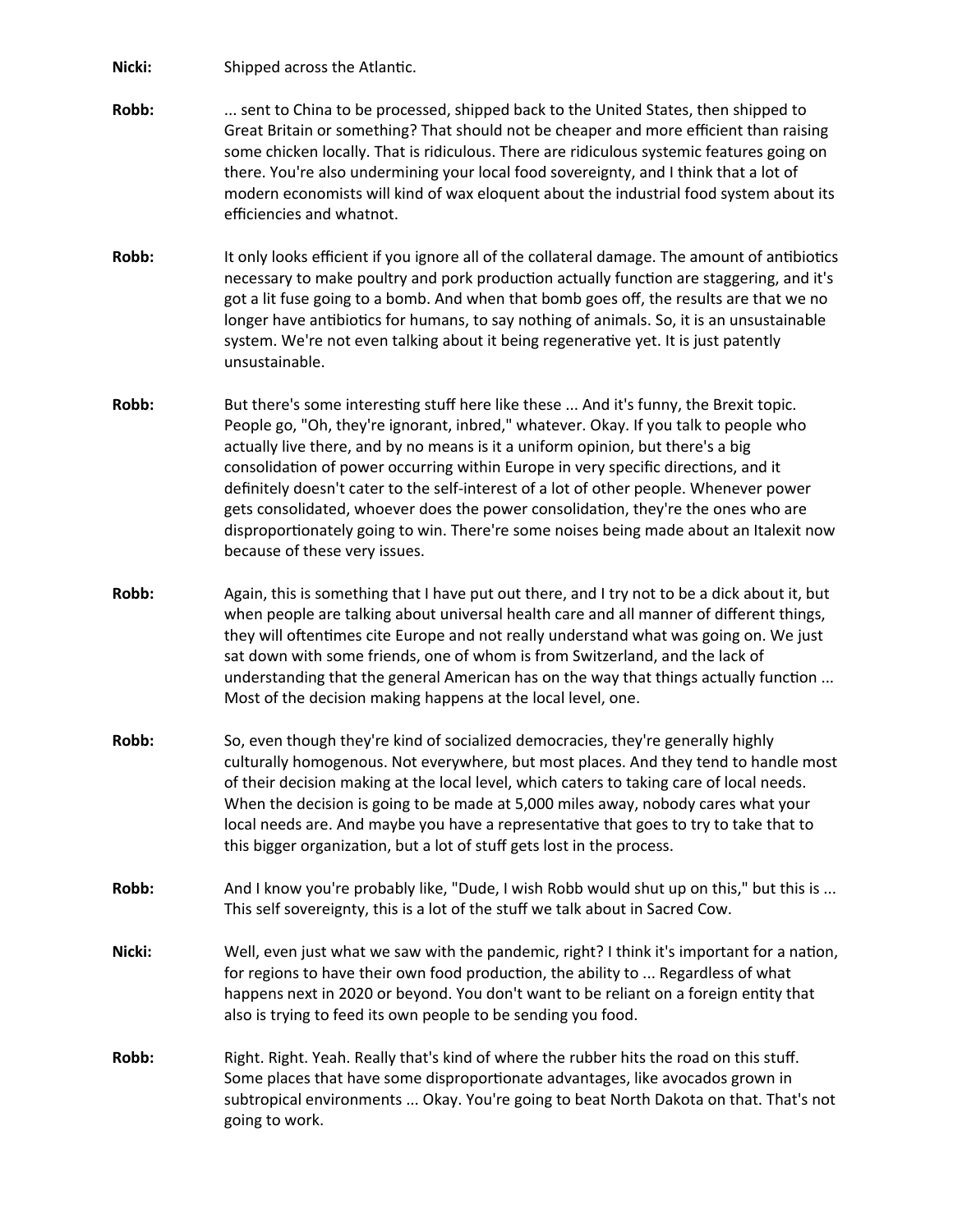- **Nicki:** But that's also not going to make or break your survival in a situation where ... I mean, yes, avocados are nice to have, but if you live in a cold climate where they don't grow, as long as you can produce-
- **Robb:** The things that are generally producible in your region-
- **Nicki:** Then you will survive.
- **Robb:** ... then you're going to fare pretty well. So, I think the reason why I did actually this thing, at least to the degree that I did, is I think that there's a lot of important things going on here. Our world is becoming very Balkanized, very fragmented. Maybe that's good, maybe it's bad. In the United States, I would make the case that we've stuck together to the degree that we have thus far because of an overarching sense of being American. And maybe that's nationalistic or shortsighted or whatever, but when you have as many different religions and ethnicities and races and everything all together, we've been comparatively benign to one another, particularly 19th century, 20th century. Yeah, there's atrocities. Yeah, there's all kinds of fucked up stuff. But it's generally a lot better than most other places.
- **Robb:** We're reaching this spot where we're really in a position to Balkanize, and what Balkanization means is that things fragment. It's like the Balkans where there's very small areas and lots of different concerns in there. And when you get that Balkanization, if you handle it well, then people at a local level can better govern themselves. If you handle it poorly, then people at a local level murder other people en masse. And people may think that this is ridiculous, but we are careening in a direction where the separation, the Balkanization, the entities both internal and external that are working to divide us, it's like watching ...
- **Robb:** My best analogy on this is it feels like being in a car going down an icy road, and the car starts spinning, and you have literally no control over where it goes. There's maybe some snow banks that are an easy landing. There's some other snowbanks that are a less easy landing. And then there's a cliff off the other side. You know you're going to go off at some point; you just don't know which one you're going to get.
- **Robb:** So, I think this may seem like a trivial question and bit of commentary from Jamie about a desire for more local autonomy and interests, and central to that is food autonomy, and this is some of the stuff that I've been trying to scream from the rooftops for a long time and that the direction that we are generally going, and this intolerance, this busybody-ness, that there's one group of people that know what's best for everybody else, it usually goes along with a food direction, a food system that is planted to the vegans, that is almost uniformly built around the modern industrial food system, and it wants to destroy and remove local food sovereignty. They don't want people to have a say in what their individual rights and freedoms with regards to food are.
- **Robb:** At some point these things intersect. If you give a shit about your food, if you are an autoimmune paleo warrior and all that, that's great, but then you also have to consider what all the other kind of sociopolitical stuff that you're putting forward, how does that impact your ability to feed yourself or make recommendations germane to people that you're trying to help? And this stuff does actually intersect at some point.
- **Robb:** So, again, when we decided to take this one, I didn't know the news topic du jour was going to be the COVID topic. So, this show is politically heavily weighted. But I guess now that everything is becoming politics, then it's kind of hard to decouple this stuff. If you're going to give an honest, credible answer ... And, again, I don't want to beat this to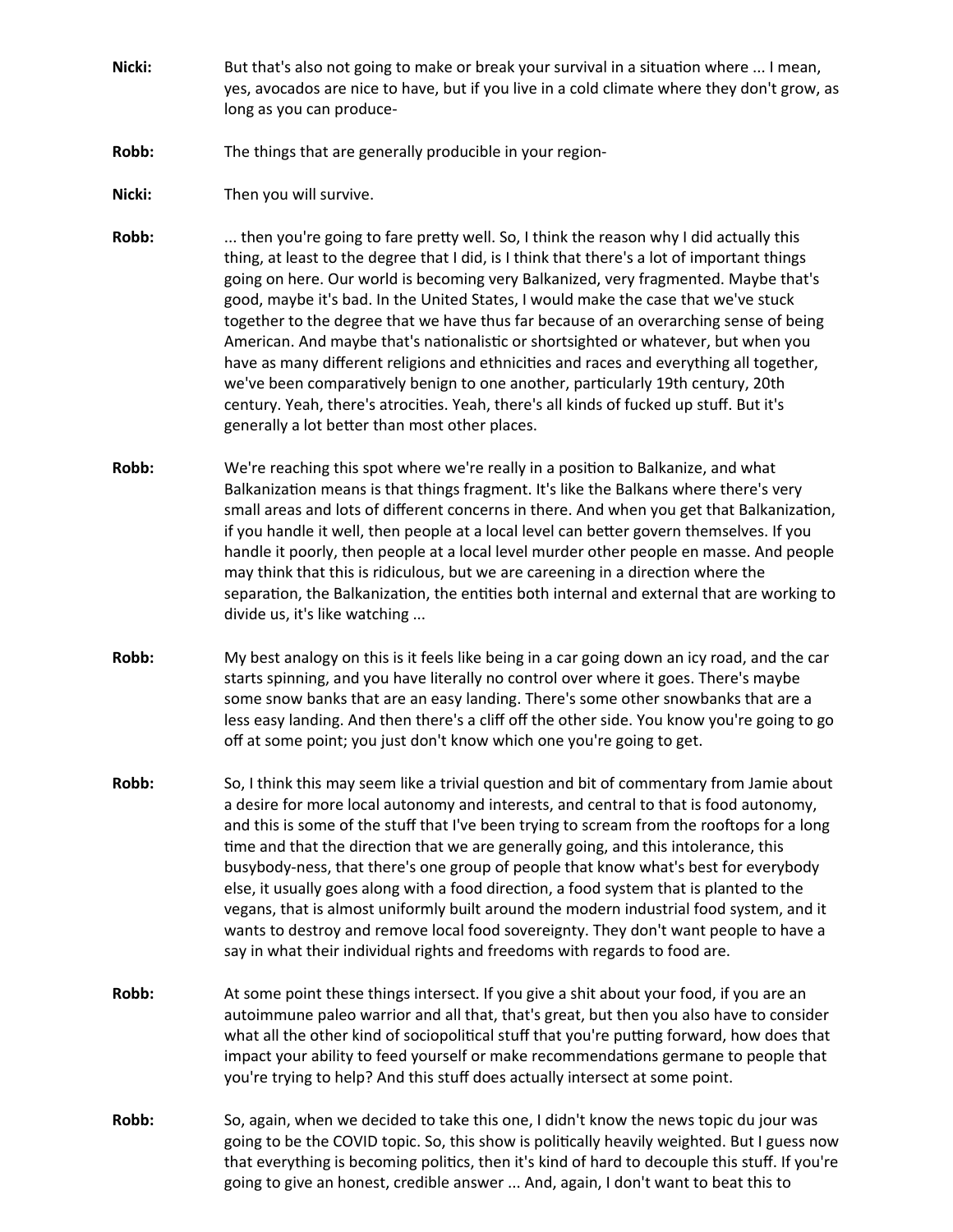death, but I'm nervous answering this stuff, but I'm also at a point where it's like, if they're going to do cancel Robb, fuck it. Cancel Robb, and then I can be done. And we'll hang a gone fishing sign. Those assholes win, and we'll go do whatever the next project is, raise our kids, do whatever.

- **Robb:** But I feel like we do a decent amount of good in the world, and so the people that end up ultimately canceling us, they're going to be complicit in damaging and limiting the access that a lot of people have to I think some good information and some ability to really help people. But I don't really think folks are really caring a whole lot about that at this point.
- **Nicki:** We will go on to our fifth and final question-
- **Robb:** It might be the episode we ever do.
- **Nicki:** ... of this particular episode, from Shilpa. She has a question on high blood sugars while in ketosis. Hello, Robb and Nicki. I have PCOS and hyperinsulinemia, and I am a 46-yearold woman. In 2018, my fasting insulin was 17. My doctor refuses to check me, so I have no idea what it is currently. In the last six weeks, I decided to go on a ketogenic diet, and my Keto-Mojo tells me I am in ketosis in the afternoons between .6 and 1.3 mmol/L, although my blood sugar sometimes is still 95 to 105. In the morning, however, my meter says I have low levels, and my blood sugars have consistently been running 95 to 104. I'm puzzled.
- **Nicki:** I have lost weight and I do exercise, 10 miles a day of walking and 30-minute resistance type of workout three times a week, but I cannot get these numbers to budge unless I take berberine. What is happening to me? As a person really concerned with the high insulin, I'm even more worried that I'm not going to get this under control. By the way, I cook all my meals. I ditched sugar. I cut back on coffee, took out a lot of FODMAPs. My tummy is way better. Stopped eating nuts. But I'm still doing a tiny bit of dairy, namely crème fraiche. Not sure what I'm doing wrong. Please help. I love the show, and I trust your take on most things health, so hopefully you can clue me in. Shilpa.
- **Robb:** So, I'm reading between the lines on this, and I'm wondering if Shilpa is in the UK, because ... I'm assuming it's her, right?
- **Nicki:** Yeah. Yep.
- **Robb:** Yeah. PCOS. Yeah. 46-year-old woman. Part of what I'm wondering in all this ... There would be a couple things that I would really like to see. A1c would be really helpful, because this 95 to 104, maybe that's a big deal. Maybe it's not. We've just seen that there's a remarkable variation in ketone levels, in blood glucose levels. Somebody just reported the other day in the Healthy Rebellion, they're like, "I woke up, and my blood glucose was 50." And it's like, "Did you feel good?" They're like, "I felt great." So, some people may be freaked out about that, but then it starts begging the next question. Well, what else do you do? And if what you do ends up making you feel less well, then it's this kind of merry-go-round on that stuff.
- **Robb:** So, I would be really interested to know the A1c. I would be super interested, if possible, if Shilpa could do an LP-IR score, lipoprotein insulin resistance score. This would give us a good sense of where the insulin sensitivity is or is not. But these numbers right now, so long as she is generally feeling better, I don't see a really big thing to be concerned with, but this is the value of doing a LP-IR score and/or an A1c in addition to the fasting glucose. We can kind of triangulate in on what's happening here and maybe get a better